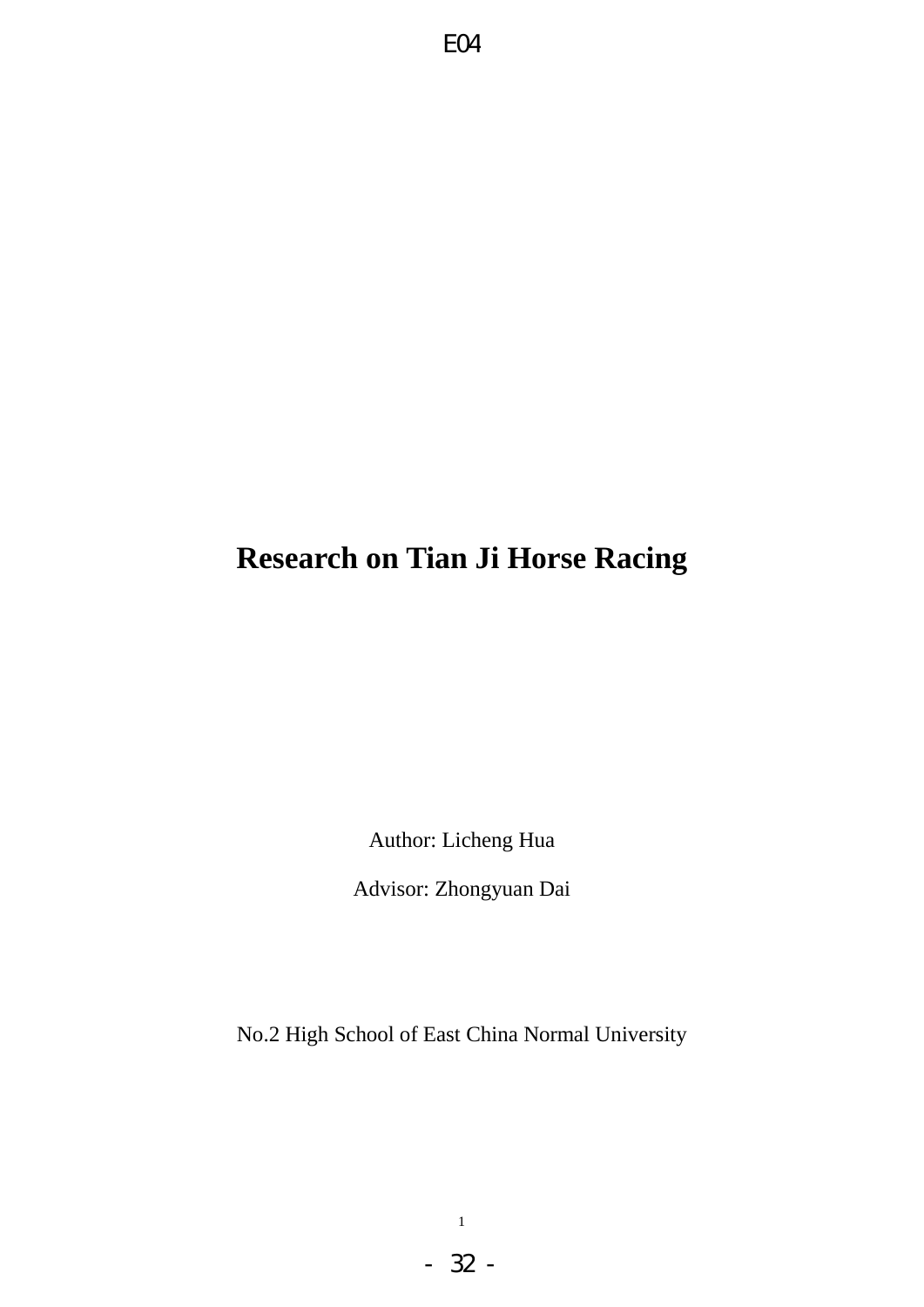# **Abstract**

**In this thesis, we generalize Tian Ji Horse Racing from the eponymous ancient Chinese story by changing the number of races from three into arbitrary many and considering all possible combinations of participating horses from both sides. As a result, we derive a recurrence relation for race results, generating Tian Ji's triangle, which is analogous to Pascal's triangle and Stirling's triangle. After scrutinizing some properties of Tian Ji's triangle, we prove that the limit of Tian Ji's chance of winning exists as the number of races approaches infinity and discuss this result from a philosophical perspective. We also define and study the Tian Ji distribution, which may have applications in real life.**

#### **Keywords**

**Pascal's triangle, Tian Ji's triangle, the limit of Tian Ji's chance of winning, bivariate generating functions, Tian Ji distribution, Stirling number**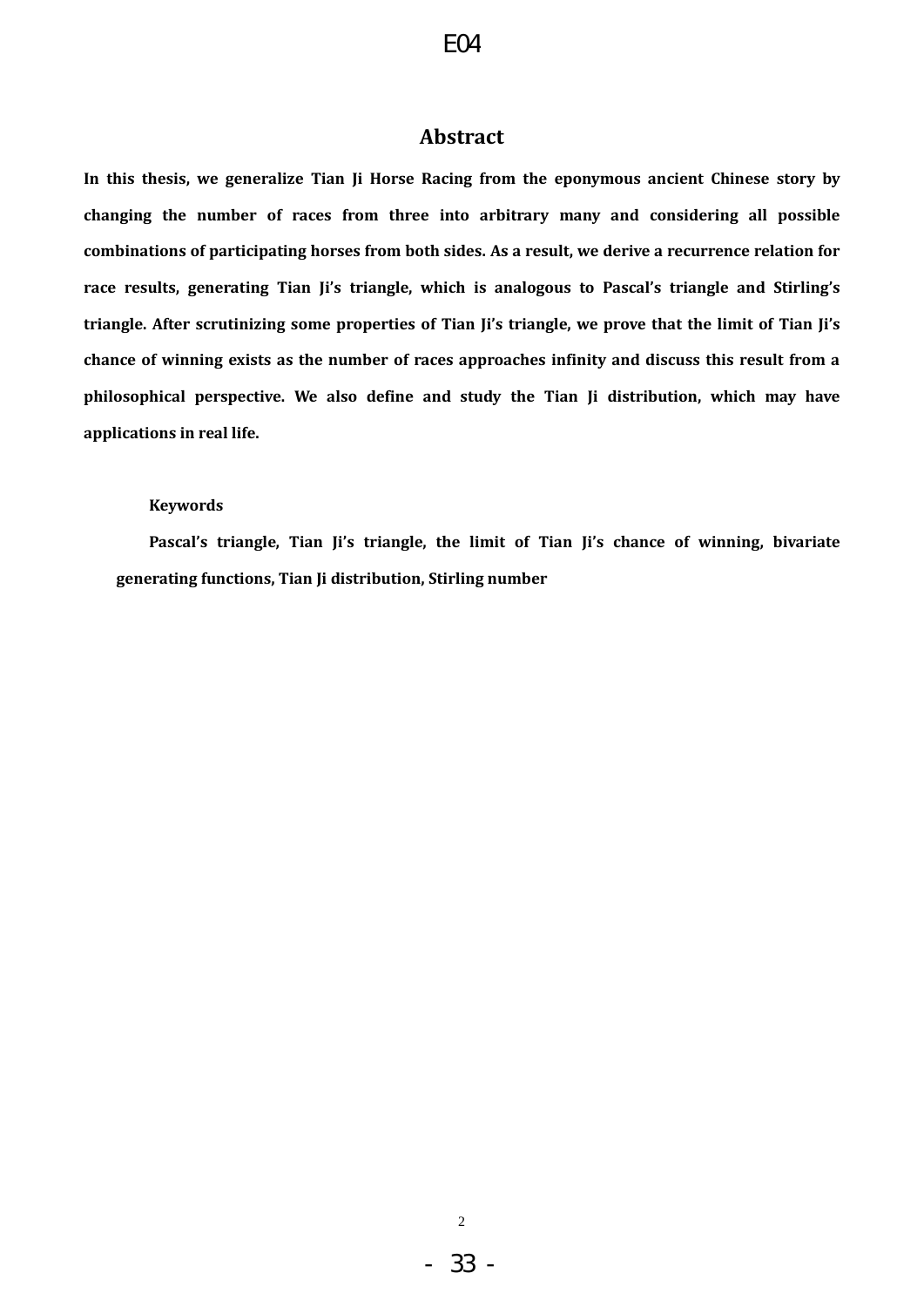# **Content**

| 1                       | <b>Introduction</b>                                        | 4  |
|-------------------------|------------------------------------------------------------|----|
| $\boldsymbol{2}$        | <b>Tian-King Racing Model</b>                              | 4  |
| 3                       | <b>Tian Ji's Triangle</b>                                  | 6  |
|                         | <b>Symmetry of Tian Ji's Triangle</b><br>3.1               | 6  |
|                         | 3.2<br><b>Property of Correspondence</b>                   | 7  |
|                         | 3.3<br>Monotonicity                                        | 8  |
|                         | 3.4<br><b>Comparison between several Triangles</b>         | 9  |
|                         | 3.5<br><b>Inversion of Tian Ji's Triangle</b>              | 12 |
| $\overline{\mathbf{4}}$ | <b>Tian Ji's Chance of Winning</b>                         | 14 |
|                         | 4.1 Tian Ji's Winning Rate in odd situations               | 14 |
|                         | 4.2 Tian Ji Intervals                                      | 15 |
| 5                       | The philosophy significance of Tian Ji's chance of winning | 16 |
| 6                       | <b>Generating Function with double arguments</b>           | 17 |
| 7                       | <b>Tian Ji Distribution</b>                                | 17 |
|                         | <b>Graph of Tian Ji Distribution</b><br>7.1                | 17 |
|                         | 7.2<br><b>Baffle model of Tian Ji Distribution</b>         | 18 |

**References**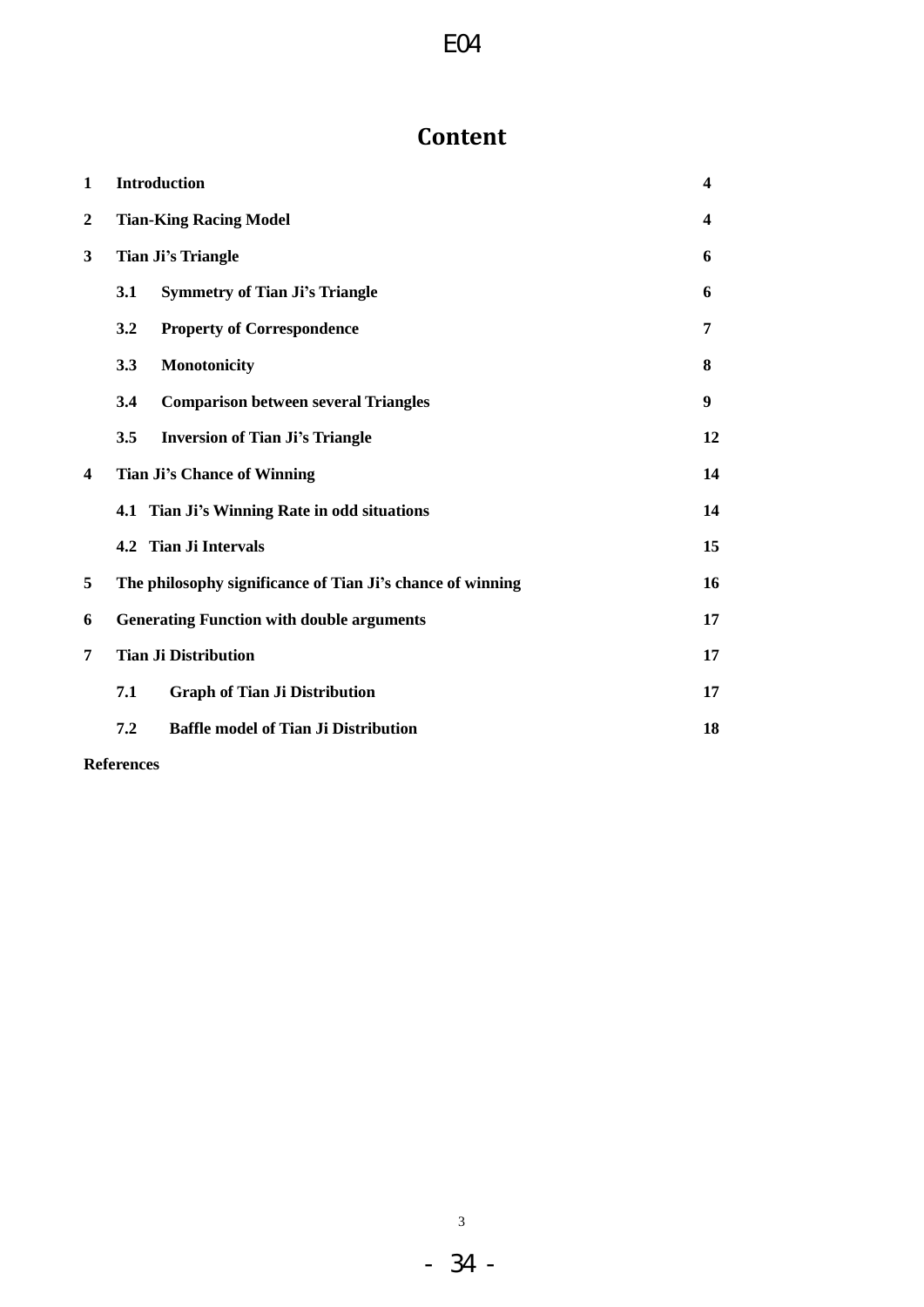#### **1 Introduction**

Tian Ji Horse Racing is a famous story from the Records of the Grand Historian by Sima Qian. The following is an excerpt from the book regarding the event:

*Tian Ji was Racing Horse with the King for a prize. Sunzi, who was a bright friend of Tian Ji, saw that Tian Ji's horses was less outstanding than the King's, and there were 3 kinds of horses – Best, Medium and Faint. (If two horse in a level race together, King's horse win, while in different levels, higher level win, without considering the owner of horse.) The advisor Sunzi told Tian Ji:' You just use your faint one, racing with his best one, while the medium one racing with his faint one, and your best one racing with his medium one. ' Then Tian Ji won the whole game.* **[1]**

What will happen if we change three horses into four or five or even more? In addition, if we suppose Tian Ji hadn't met the brilliant advisor Sunzi and placed all the horses in arbitrary order to race, then what would have happened to Tian Ji's chance of winning? In this thesis, we scrutinize both situations closely.

Throughout the thesis, we assume that Tian Ji couldn"t know the speed of opponent"s horses beforehand so that he had no way to use the winning strategy derived in other research.

#### **2 Tian-King Racing Model**

We use  $H_1, H_2, \dots, H_{2n-1}$  and  $H_2, H_4, \dots, H_{2n}$  to denote Tian Ji's horses and King's ones, respectively. The horses with larger index run faster and the results of each race between two horses  $H_i$  and  $H_j$  $(i \neq j, i, j \in \{1, 2, ..., 2n\})$  is given by *i*, *j*. There are n races in a horse racing event with each horse from both sides participating in only one race against one opponent.

Then we fix the King's sequence of participating horse for each race as  $H_2$ ,  $H_4$ , ...,  $H_{2n}$ . Thus we have *n*! possible horse racing events in total as the sequence of Tian Ji's horses has  $n!$  permutations.

We use  $A_{i,j}$  to denote the number of horse racing events with Tian Ji winning *i* races and the King **winning** *j***.**

For instance, when  $n=3$ , there are 6 races. Among them, we have  $A_{0,3} = 1$ ,  $A_{1,2} = 4$ ,  $A_{2,1} = 1$  and  $A_{3,0} = 0$ .

For any *n*, apparently we have  $A_{n,0} = 0$ , or equivalently the index of Tian Ji's horses cannot be larger than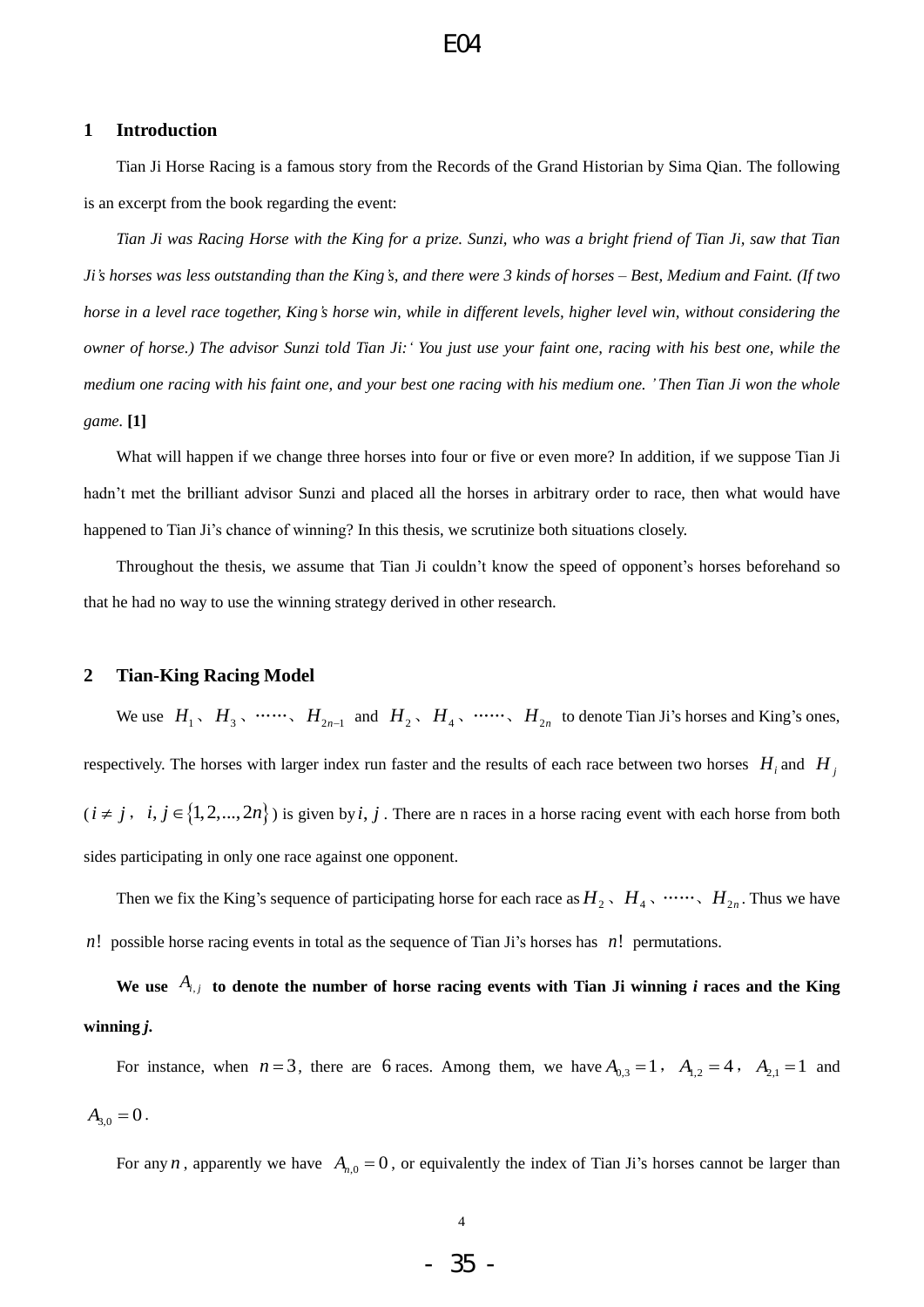that of the King"s ones in each event.

Now we should derive the recurrence relation for  $A_{i,j}$ .

Consider a horse-racing event with n horses. We now add two fastest horses  $H_{2n+1}$ ,  $H_{2n+2}$  to Tian Ji's team and the King's team. First, we let  $H_{2n+1}$  race against  $H_{2n+2}$ , with all other n races preserving the original participants. Apparently, Tian Ji will lose one more race. Now we exchange  $H_{2n+1}$  with any other Tian Ji's horse  $H_{2k+1}$  which races against  $H_{2j}$ . If  $2k+1<2j$ , then Tian Ji will win one more race. Conversely, if  $2k+1 > 2j$ , Tian Ji will lose one more race. As all  $A_{i,j}$  can be written as  $A_{(i-1)+1,j}$  or  $A_{i,(j-1)+1}$ , we have:

$$
A_{i,j+1} = (i+1) \cdot A_{i,j}
$$
  

$$
A_{i+1,j} = j \cdot A_{i,j}
$$

Thus the recurrence relation for  $A_{i,j}$  is:

$$
A_{i,j} = (i+1) \cdot A_{i,j-1} + j \cdot A_{i-1,j}
$$

We can calculate  $A_{i,j}$  directly when n is small, as listed in the following table.

|                | $\overline{0}$ | 1        | $\overline{2}$ | 3                | $\overline{4}$ | 5                | 6           | 7            | 8             |
|----------------|----------------|----------|----------------|------------------|----------------|------------------|-------------|--------------|---------------|
| $\theta$       | $\Omega$       | $\Omega$ | $\mathbf{0}$   | $\boldsymbol{0}$ | $\mathbf{0}$   | $\boldsymbol{0}$ | $\theta$    | $\mathbf{0}$ | $\mathbf{0}$  |
| $\mathbf{1}$   | 1              | 1        | 1              | 1                | $\mathbf{1}$   | $\mathbf{1}$     | 1           | 1            | 1             |
| $\overline{2}$ |                | 4        | 11             | 26               | 57             | 120              | 247         | 502          | 1013          |
| 3              |                | 11       | 66             | 302              | 1191           | 4293             | 14608       | 47840        | 152637        |
| $\overline{4}$ |                | 26       | 302            | 2416             | 15619          | 88234            | 455192      | 2203488      | 10187685      |
| 5              |                | 57       | 1191           | 15619            | 156190         | 1310354          | 9738114     | 66318474     | 423281535     |
| 6              |                | 120      | 4293           | 88234            | 1310354        | 15724248         | 162512286   | 1505621508   | 12843262863   |
| $\overline{7}$ |                | 247      | 14608          | 455192           | 9738114        | 162512286        | 2275172004  | 27971176092  | 311387598411  |
| 8              |                | 502      | 47840          | 2203488          | 66318474       | 1505621508       | 27971176092 | 447538817472 | 6382798925475 |

**Table ( Tian Ji's score is in the row, King's score is in the column )**

Tian Ji"s total number of winning is in the first row while King"s one is in the first column. For example, if we have five horse races for each racing event, then 26 events will end with Tian Ji winning three out of five and the King winning only two.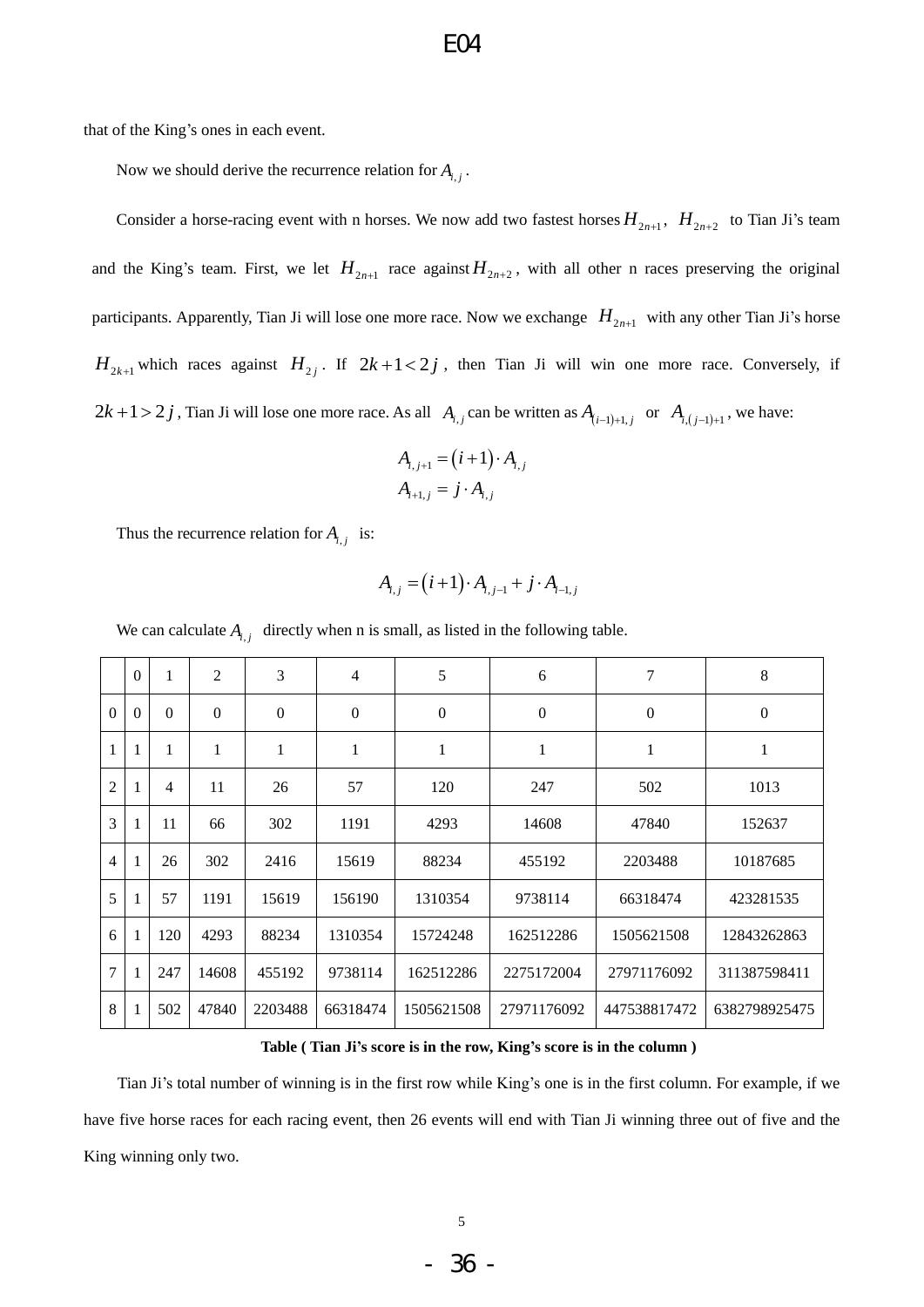#### **3 Tian Ji's Triangle**

To make the results more visually symmetrical, we rotate the whole table 45 degrees clockwisely and conceal the second row in the original one to form a triangle.

**Definition** If a triangle has a first row with 1, and second row with 1,1, the third row with  $1\left(A_{0,3}\right), 4\left(A_{1,2}\right),$ 

 $1(A_{2,1})$ , and for any other items

$$
A_{i,j} = (i+1) \cdot A_{i,j-1} + j \cdot A_{i-1,j}
$$

,then it is called **Tian Ji's triangle.**

The Tian Ji's triangle can facilitate the study of racing results.

1 1 1 1 4 1 1 11 11 1 1 26 66 26 1 1 57 302 302 57 1 ......

**Graph 2 (Tian Ji's triangle)**

#### **3.1 Symmetry of Tian Ji's triangle**

**Theorem 1(Symmetry)** Tian Ji's triangle is symmetrical,  $A_{i,j} = A_{j-1,i+1}$ .

**Proof** We use mathematical induction here.

First, we have  $A_{3,2} = A_{1,4}$ .

If  $A_{i,j} = A_{j-1,i+1}$ , and  $A_{i+1,j} = j \cdot A_{i,j}$ , then

$$
A_{i+1,j} = j \cdot A_{i,j} \text{ , then}
$$
  

$$
A_{i,j+1} = (i+1) \cdot A_{i,j} \Leftrightarrow A_{j-1,i+1+1} = (j-1+1) \cdot A_{j-1,i+1} = j \cdot_{j-1,i+1}
$$

Thus, by mathematical induction, we have  $A_{i+1,j} = A_{j-1,i+2}$  for all  $i \in N$ . Similar method can be used for proof regarding all  $j \in N$ .

In conclusion, for any  $i, j \in N$ ,  $A_{i,j} = A_{j-1,i+1}$  is true.

**Statement 1** Number of racing events whose result are  $i : j$  equals to that of  $j-1:i+1$ .

**Explanation** The Theorem is much more significant than Statement 1 since it reveals the similarity between Tian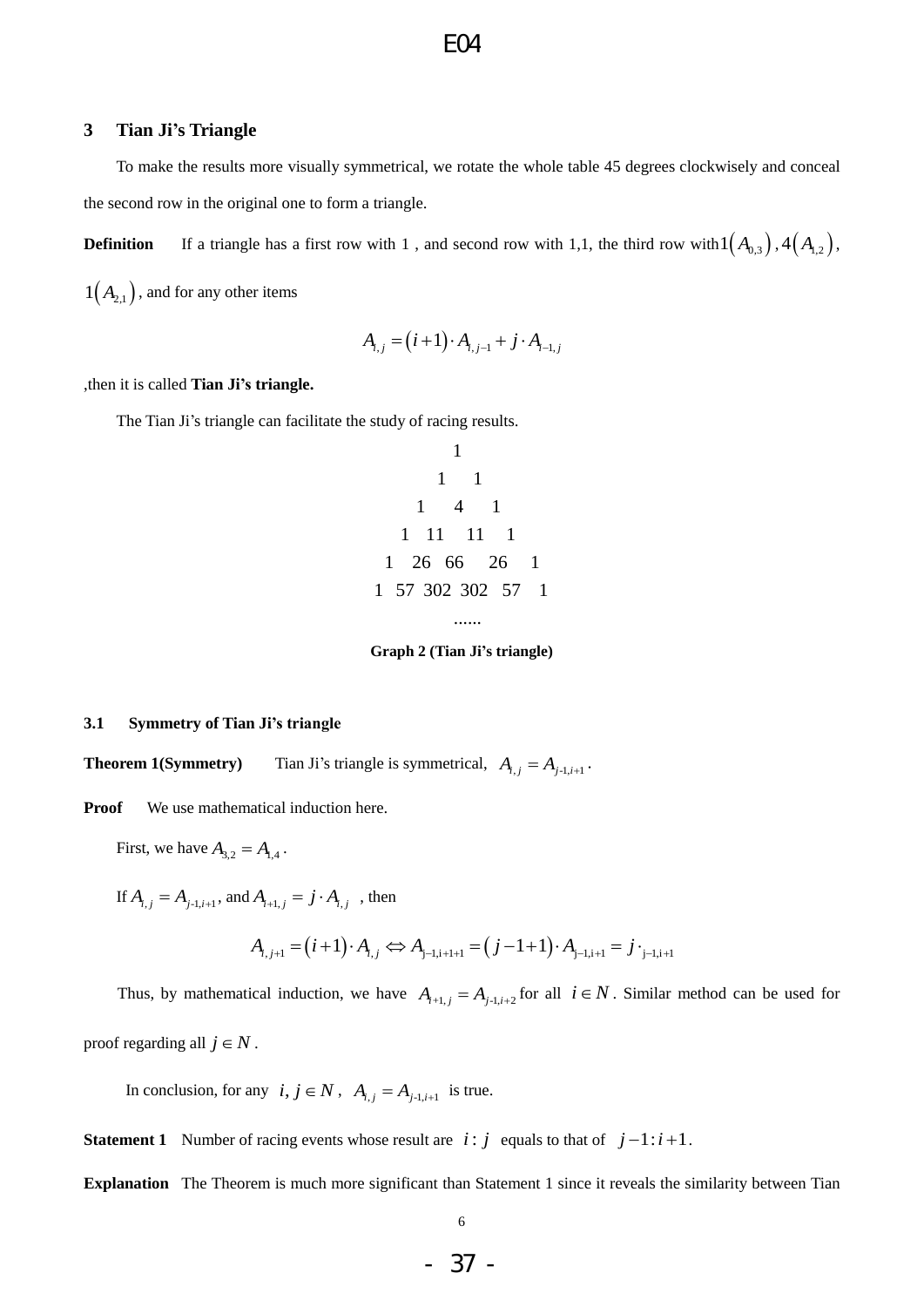Ji"s triangle and Pascal"s triangle.

#### **3.2 Property of Correspondence**

Every number in the table is linked to many races, so that we can do some correspondence work between some races of then.

First, we can observe the '4 horses race'. Fix the order of Tian Ji's horses, and just observe the result of 24 traversal order of the King. (In the table, we numbered the horses by its index)

|                |                | $\overline{2}$ | <sup>6</sup> | 2          |                | $6\vert 2 \vert$          |                 |                  | $6 \mid 6 \mid 2 \mid$ | $\begin{array}{ c c c c c } \hline 2 & 6 \end{array}$ | $\begin{array}{ c c c c c } \hline 4 & 8 \end{array}$ | $\sqrt{4}$             | 8 <sup>1</sup> | 8 <sup>1</sup>  | $\overline{4}$   | 8 <sup>°</sup>  | 4 <sup>1</sup> | 8 <sup>°</sup> | $\overline{4}$ | 2               | $6 \mid 8$     |                | $\overline{4}$ |
|----------------|----------------|----------------|--------------|------------|----------------|---------------------------|-----------------|------------------|------------------------|-------------------------------------------------------|-------------------------------------------------------|------------------------|----------------|-----------------|------------------|-----------------|----------------|----------------|----------------|-----------------|----------------|----------------|----------------|
| $\overline{3}$ | V <sub>1</sub> | 4              | 8            | $6 \mid$   | 2              | $\mathbb{R}$ $\mathbb{R}$ |                 | $4 \mid 4 \mid$  | 8 <sup>1</sup>         | 48                                                    | 6 2                                                   | $\sqrt{2}$             | $\sqrt{6}$     | $6\overline{6}$ | 2                | $\overline{4}$  | 8 <sup>1</sup> | $\sqrt{4}$     | 8              | $\vert 4 \vert$ | 8 <sup>8</sup> | 2              | 6              |
|                | S.             | 8              | $4^{\nu}$    | 8          | $\overline{4}$ |                           | $6 \mid 2 \mid$ | 8 <sup>°</sup>   | 4                      |                                                       |                                                       | $6 \mid 6 \mid 2 \mid$ |                | 4               | 8                | $6\overline{6}$ |                | 22             | 6 <sup>1</sup> | 6 <sup>1</sup>  | $\overline{2}$ | $\overline{4}$ | -8             |
|                |                | 6              | 2            | $\sqrt{4}$ | $\parallel$ 8  | $\overline{4}$            |                 | $8\vert 2 \vert$ | 6 8 4                  |                                                       | 84                                                    | 8 <sup>1</sup>         | 4              | 2               | $6\vert 2 \vert$ |                 |                | 662            |                | 8 <sup>1</sup>  | $\overline{4}$ | $\overline{6}$ |                |

**Graph3 ( '1:3's are in yellow column, last four columns are the special situations)**

We find that except the last 4 columns  $(2,4,6,8 \& 8,2,4,6)$  whose results are 0:4 and 3:1(corresponding with 2:2 and 1:3), all the other groups are  $2:2$  (in yellow column) and  $1:3$  (in white column). Among, two adjacent 'yellow – white' (not 'white - yellow') groups correspond with each other. The law of correspondence is :

#### **Place one number, plus 4, get its remainder in mod8(write '0' as '8'), you can get the other group.**

For instance, the group 2, 4, 8,  $6(1:3)$  and 6, 8, 4,  $2(2:2)$  are two corresponding groups,  $2+4=6$ ,  $4 + 4 = 8$ ,  $8 + 4 = 4 + 8 \times 1$ ,  $6 + 4 = 2 + 8 \times 1$ , you can change (2,4,8,6) into (6,8,4,2).

In special situations, 0:4 and 3:1, they can correspondence with two groups of  $2:2$  and  $1:3$ .

Then we observe the '6 horses race', after traversal verification, we can find it also satisfy the similar rule:

|                      | Place one number, plus 6, get its remainder in mod12 (write '0' as '12'), you can get the other group. |
|----------------------|--------------------------------------------------------------------------------------------------------|
|                      | $0:6 \rightarrow 3:3$ : $(2,4,6,8,10,12) \rightarrow (8,10,12,2,4,6)$                                  |
|                      | $5:1 \rightarrow 2:4(3:3)$ : $(12,2,4,6,8,10) \rightarrow (6,8,10,12,2,4)$                             |
|                      | $1:5 \rightarrow 2:4(3:3)$ : $(2,4,12,8,10,6) \rightarrow (8,10,6,2,4,12)$                             |
| $3:3\rightarrow 2:4$ | $(8,10,2,12,6,4) \rightarrow (2,4,8,6,12,10)$                                                          |
|                      |                                                                                                        |

**Statement** For even row  $(2n)$ , all the numbers in two sides can be corresponded with the medial numbers, in the rule of 'Plus  $n$ , get it remainder in  $\text{mod } 2n$ . Write '0' as '2n'.'

**Note** As we can easily find that the event of  $0:2n$  correspondents with the event of  $n:n$ , so there must be a **basket** in this particular row, the numbers out of which can correspondent with the numbers in it.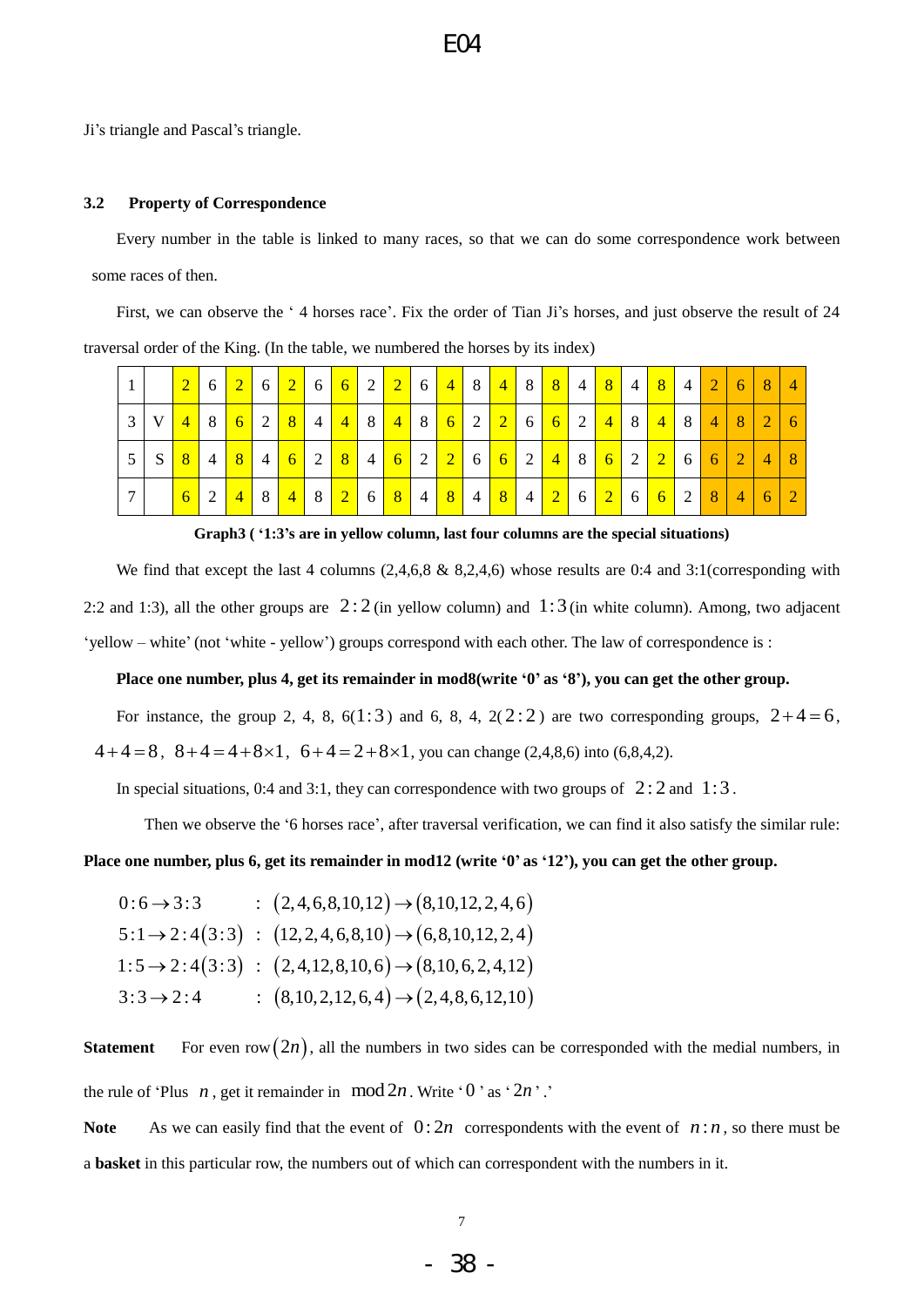#### **3.3 Monotonicity**

**Theorem 2**   $(2n+1)$  $n+1$  $(2n+1)!$  $f(n) = \frac{A_{n,n}}{a}$ *n*  $=\frac{n_{n,n+1}}{2}$  $\frac{n+1}{r+1}$  decreases as *n* increases.

**Proof** 



In two graphs of Tian Ji"s triangle, every number in the bottom is obtained by adding the two numbers above with weights determined by which line they belong to. For instance:

$$
e = n \cdot d + (n+2) \cdot c
$$

The ' $e, f, e$ ' row in the Graph5 is an odd row representing  $2n+1$  horse races, so we can know that

 $j = (2n + 4) \cdot h$ ,  $h = (n + 2)e + (n + 1)f$ .

First notice that  $(n+2)^2 e < (n+1)^2$ 2)<sup>2</sup>  $e < (n+1)^2 f \Leftrightarrow \frac{f}{(2n+1)!} > \frac{j}{(2n+3)}$  $\frac{f}{(2n+1)!} > \frac{j}{(2n+3)!}$  $f(n+1)^2 e < (n+1)^2 f \Leftrightarrow \frac{f}{(2n+1)!} > \frac{f}{(2n+1)!}$  $\frac{f}{(2n+1)!} > \frac{1}{2n}$  $f(1+2)^2 e < (n+1)^2 f \Leftrightarrow \frac{f}{(2n+1)!} > \frac{j}{(2n+1)!}$  $\frac{f}{(2n+3)!} > \frac{j}{(2n+3)!}$ . .

To prove  $(2n+1)!$   $(2n+3)$  $,_{n+1}$   $A_{n+1,n+2}$  $\sqrt{2n+1}$ !  $\sqrt{(2n+3)!}$  $A_{n,n+1}$   $A_{n+1,n}$  $\frac{n+1}{(2n)}$  $\frac{+1}{\sqrt{2}} < \frac{A_{n+1,n+2}}{2}$  $\frac{h^{n+1}}{h^{n+1}} < \frac{h^{n+1}}{(2n+3)!}$  by mathematical induction, we should derive the following first:

$$
(n+2)^2 e < (n+1)^2 f
$$

If we use  $a,b$  to represent  $e, f$ , we should introduce a new parameter (the one the right of  $b$ ). Then we should introduce more and more parameters. So we should prove

$$
(n+2)^{2} e < (n+1)^{2} f < n^{2} \cdot m < ... < 1^{2} \cdot z
$$

Among,  $m, \ldots, z$  are in the same line with  $e, f$ , but on the right side of  $e, f$ .

So we just consider an abstract graph like this: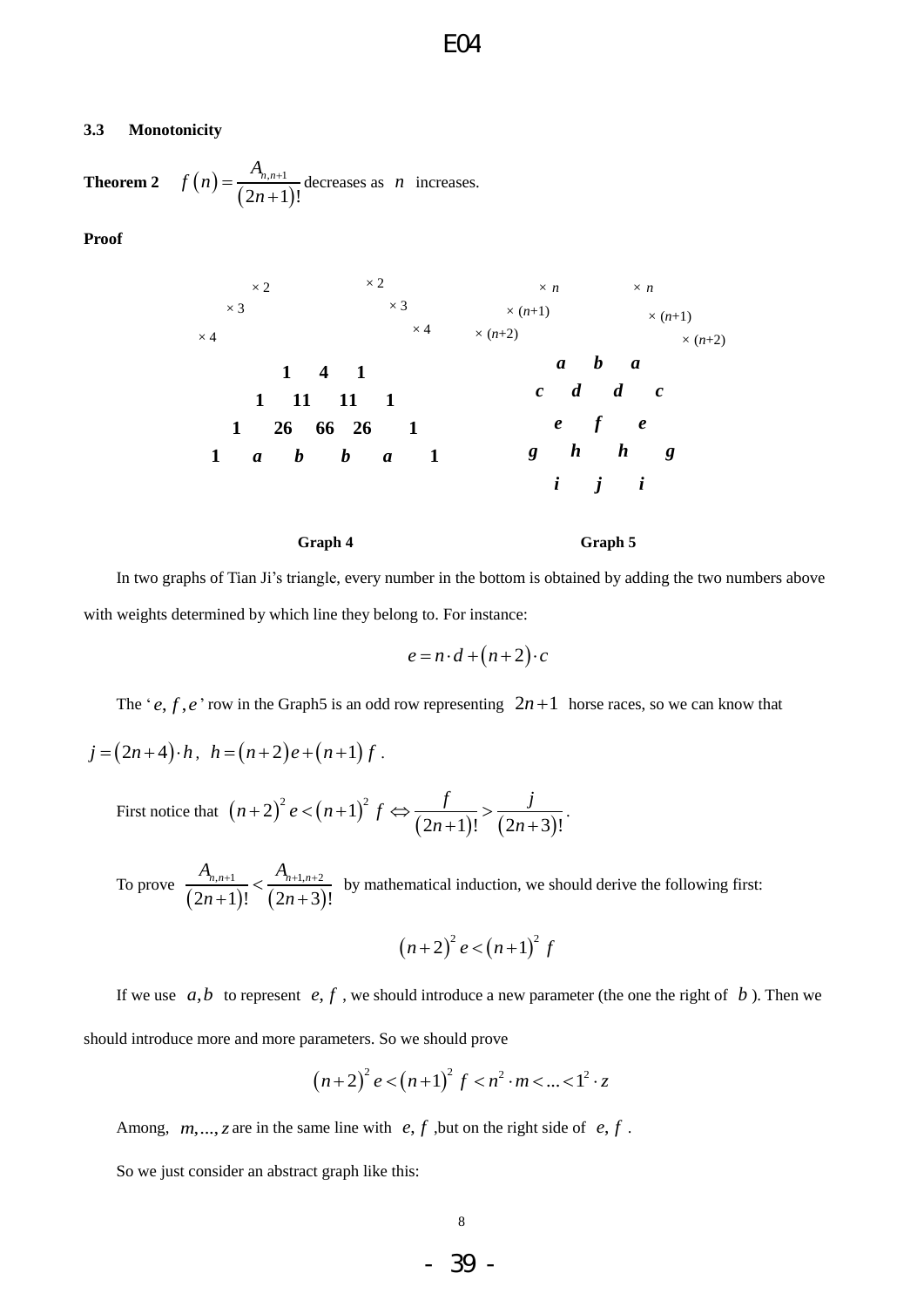



We would like to prove

$$
H \cdot (k+2)^2 > I \cdot (k+3)^2.
$$
 (\*)

by the hypothesis:  $A \cdot k^2 > B \cdot (k+1)^2 > C \cdot (k+2)^2 > D \cdot (k+3)^2$ 

$$
(*)
$$

(\*)  
\n
$$
\Leftrightarrow (k+2)^2 \cdot \{(x+1)[(x+1) \cdot A + (k+1) \cdot B] + [x \cdot B + (k+2) \cdot C](k+2)\}
$$
\n
$$
> (k+3)^2 \cdot \{x[x \cdot B + (k+2) \cdot C] + [(x-1) \cdot C + (k+3) \cdot D](k+3)\}
$$
\n
$$
\Leftrightarrow (k+2)^2 \cdot (x+1)^2 \cdot A + [(k+2)^2 \cdot (2xk+3x+k+1) - (k+3)^2 \cdot x^2] \cdot B
$$
\n
$$
+ [(k+2)^4 - (k+3)^2 \cdot (2kx+5x-k-3)] \cdot C - (k+3)^4 \cdot D > 0
$$

We just consider the situation in  $k > x$  (Left side of the medial axis), and it is true.

$$
f(n) = \frac{A_{n,n+1}}{(2n+1)!}
$$
 is decreasing.

#### **3.4 Comparison between several triangles**

1 1 1 1 2 1 1 3 3 1 1 4 6 4 1 1 5 10 10 5 1 ...... 1 7 6 1 1 31 90 65 15 1



......

 $\begin{array}{cccc} 7 & 6 & 1 \\ 15 & 25 & 10 & 1 \end{array}$ 

1 1 1 1 3 1

- 40 -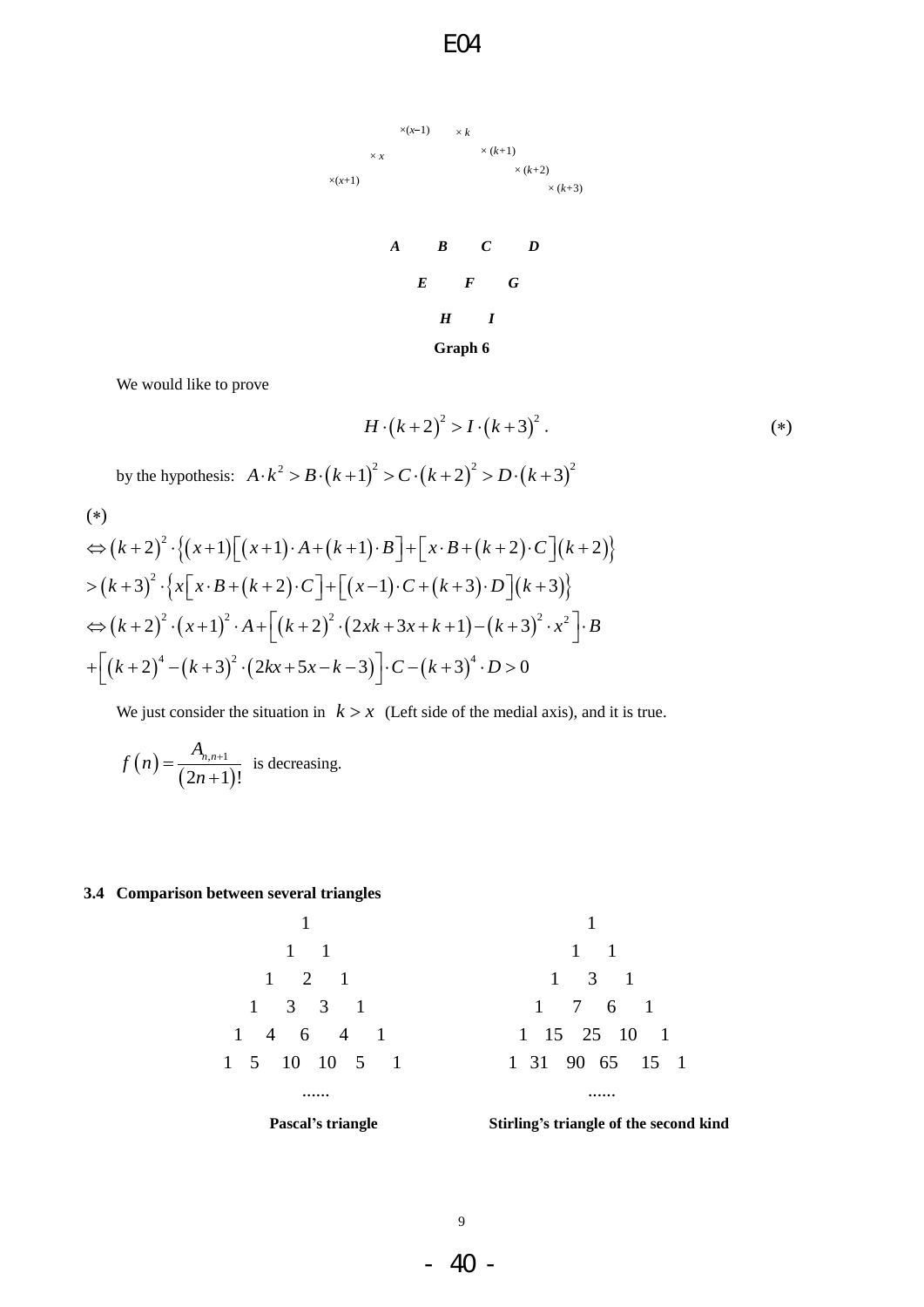

**Graph 7 (Comparison between several triangles)**

#### **3.4.1 Stirling numbers of the second kind**

**Definition** *A* 's subsets  $\{A_1, A_2, ..., A_k\}$  satisfies:

(1) 
$$
A_i \neq \emptyset
$$
; (2) To any  $i \neq j$ ,  $A_i \cup A_j = \emptyset$ ; (3)  $A_1 \cup A_2 \cup ... \cup A_k = A$ .

Then we call  $\{A_1, A_2, ..., A_k\}$  is a partition of set A. The number of ways to part a set of *n* elements into k nonempty subsets are denoted by  $S_{n,k}$ . The  $S_{n,k}$  is called the Stirling numbers of the second kind. [2]

Then we consider the recurrence of Stirling numbers of the second kind:

$$
S_{n,k} = S_{n-1,k-1} + k \cdot S_{n-1,k}
$$

How does it come?

(1) If a single element set  $\{a_1\}$  belongs to one of the partition, then the number of partition of this kind is

```
S_{n-1,k-1}.
```
(2) If a single element set  $\{a_1\}$  doesn't belong to one of the partition, then it belongs to one of the k subsets of  $\mathcal{L}_{\mathcal{A}}\left\{a_{1}\right\}$ , then the number of partition of this kind is  $k \cdot S_{n-1,k}$ .

*We just add them together to reach the recurrence.*

#### **3.4.2 Stirling numbers of the first kind**

**Definition** The number of ways of setting *i* different elements on *j* circles is denoted by  $s_{i,j}$ . It is called **the Stirling numbers of the first kind. [2]**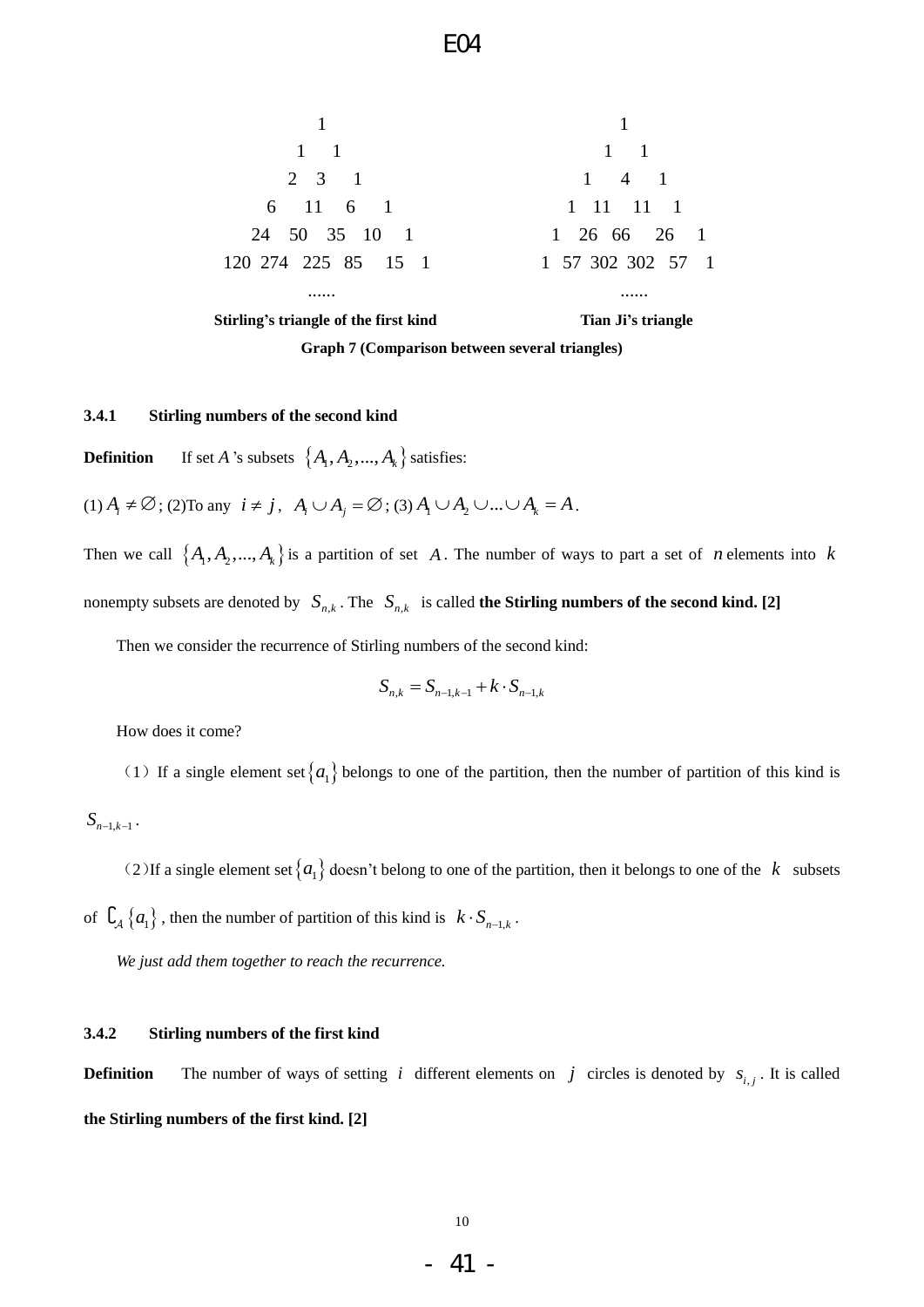Then we consider the recurrence of Stirling numbers of the first kind:

$$
s_{i,j} = s_{i-1,j-1} - (i-1)s_{i-1,j}
$$

How does it come?

(1) If the  $i-1$  elements set  $j-1$  circles, then the last element set a circle alone. There are  $s_{i-1,j-1}$ ways.

(2) If the  $i-1$  elements set  $j$  circles, then just put the last element on the left (or right) side of any element. There are  $(i-1) \cdot s_{i-1,j}$  ways.

*We just add them together to reach the recurrence.*

#### **3.4.3 The relation between several triangles**

**First,** we think of the way we get them:

Consider the Tian Ji"s triangle:

(1) If  $H_{2n+1}$  accidentally races with  $H_{2n+2}$ , then we add a "lose" to Tian Ji

(2) If  $H_{2n+1}$  changes its order with a weaker horse  $H_k$  (it should belong to Tian Ji ) and  $H_k$  wins in

the "*n* horse racing", then we add a "lose" to Tian Ji, while if  $H_k$  loses, we add a "win" to Tian Ji.

So, it will not be surprising why the recurrence of those triangles are so similar, they are all composed by two situations.

**Then,** we think of the recurrence of them:

Pascal triangle:  $P_{i,j} = P_{i-1,j} + P_{i,j-1}$  Stirling Number of sec. kind:  $S_{n,k} = S_{n-1,k-1} + k \cdot S_{n-1,k}$ 

Stirling Number of the first kind:  $S_{n,k} = S_{n-1,k-1} + k \cdot S_{n-1,k}$ 

Tian Ji's triangle:  $A_{i,j} = (i+1) \cdot A_{i,j-1} + j \cdot A_{i-1,j}$ 

Actually, no matter which it is, Pascal"s triangle or Stirling"s triangle, or Tian Ji"s triangle, their recurrence has a form like this:

$$
K_{i,j} = f(i, j) \cdot K_{i,j-1} + g(i, j) \cdot K_{i-1,j} \text{ or } K_{i,j} = f(i, j) \cdot K_{i-1,j-1} + g(i, j) \cdot K_{i-1,j}
$$

We just use different  $(1,1)$ ,  $(1,h(i))$ ,  $(1,h(j))$ ,  $(m(i),n(j))$ to replace  $(f(i,j),g(i,j))$ , so

that we can get different recurrences. And different recurrences can get different triangles. So we can say that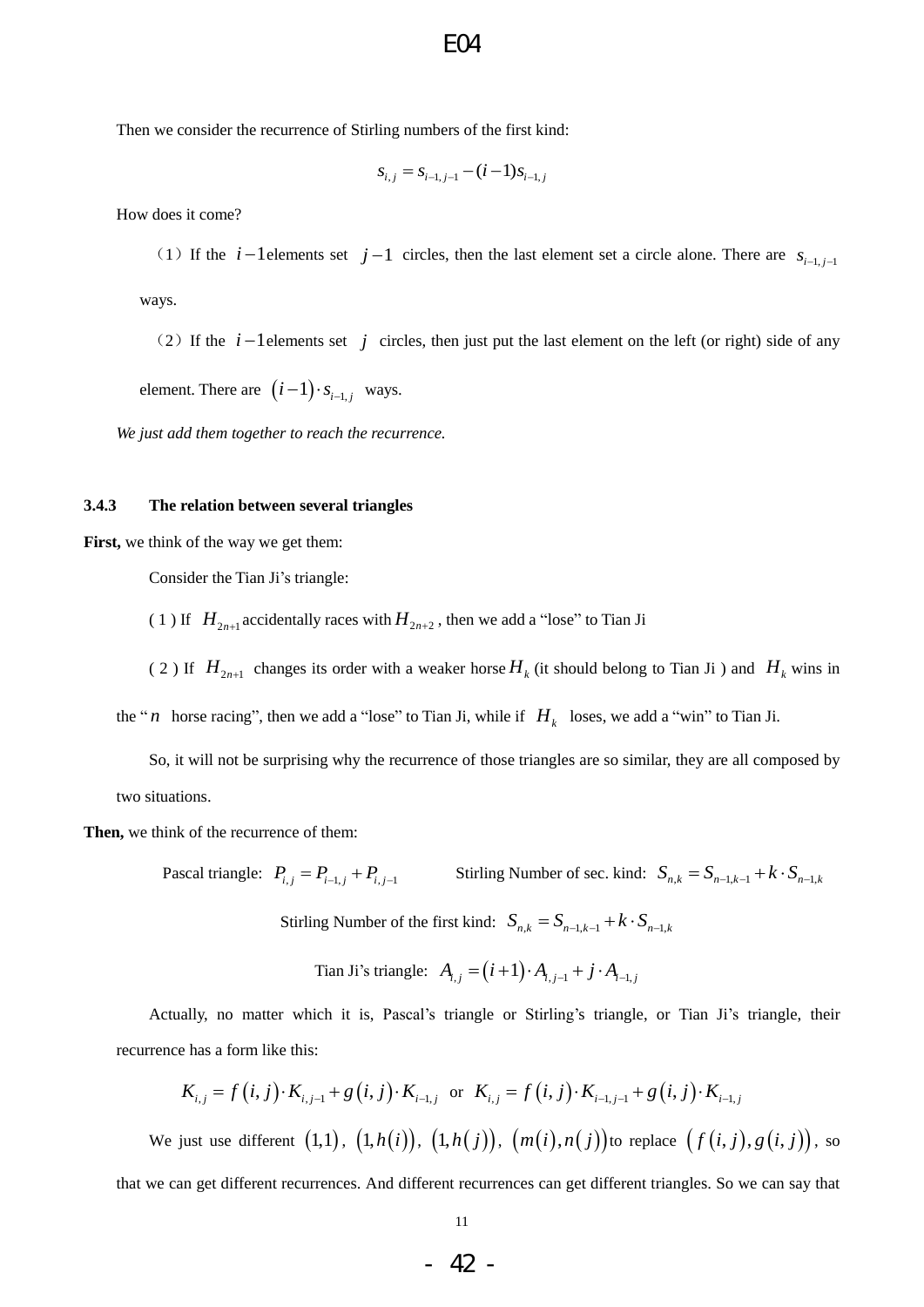*Multiple Tian Ji racing horses* is an actual combinatorial explanation of the recurrence

$$
A_{i,j} = (i+1) \cdot A_{i,j-1} + j \cdot A_{i-1,j}
$$

Last, we just give some small theorems between them:

**Theorem 3**  $P_{i,j} \leq S_{i,j} \leq A_{i,j}$ .

**Theorem 4** For a Stirling Number of the second kind:  $S_{i,j}$ , there is  $S_{n,2} = 2^{n-1} - 1$  (It is popular and its prood is easy to be made ); for  $A_{i,j}$  in Tian Ji's triangle, there is

$$
A_{n,2}=2^{n+1}-(n+2)
$$

**Proof**  $A_{1,2} = 2^{1+1} - (1+2) = 1$ , it satisfies the above equality.

Consider *k* satisfying it, which is to say  $A_{k,2} = 2^{k+1} - (k+2)$ , then

$$
A_{k+1,2} = 2A_{k,2} + k + 1 = 2^{k+2} - (k+3)
$$

So  $k+1$  satisfies it. Theorem 5 is true.

#### **3.5 Inversion of Tian Ji's triangle**

Many triangles have **inversion** formulas. For instance, Pascal"s triangle has a inversion formula as:

**version** formulas. For instance, Pascal's triangle has a inversion  

$$
f(n) = \sum_{k=0}^{n} P_{n,k} \cdot g(k) \Leftrightarrow g(n) = \sum_{k=0}^{n} (-1)^{n-k} P_{n,k} \cdot f(k)
$$

Among,  $P_{n,k}$  and  $\left(-1\right)^{n-k} P_{n,k}$  are two **reciprocal kernels.** [4]

Actually, when we inverse a progression in the form of

gression in the form of  
\n
$$
f(n) = \sum_{k=0}^{n} a_{n,k} \cdot g(k) \Leftrightarrow g(n) = \sum_{k=0}^{n} b_{n,k} \cdot f(k)
$$

, we are just admitting that there are several triangles, satisfying:

$$
\begin{bmatrix} f(1) \\ f(2) \\ \vdots \\ f(x) \end{bmatrix} = \begin{bmatrix} a_{11} & 0 & \cdots & 0 \\ a_{21} & a_{22} & \cdots & 0 \\ \vdots & \vdots & \ddots & \vdots \\ a_{n1} & a_{n2} & a_{n3} & a_{nn} \end{bmatrix} \begin{bmatrix} g(1) \\ g(2) \\ \vdots \\ g(x) \end{bmatrix} = \begin{bmatrix} a_{11} & 0 & \cdots & 0 \\ a_{21} & a_{22} & \cdots & 0 \\ \vdots & \vdots & \ddots & \vdots \\ a_{n1} & a_{n2} & a_{n3} & a_{nn} \end{bmatrix} \begin{bmatrix} b_{11} & 0 & \cdots & 0 \\ b_{21} & b_{22} & \cdots & 0 \\ \vdots & \vdots & \ddots & \vdots \\ b_{n1} & b_{n2} & b_{n3} & b_{nn} \end{bmatrix} \begin{bmatrix} f(1) \\ f(2) \\ \vdots \\ f(x) \end{bmatrix}
$$

so for  $A = [a_{mn}]$  and  $B = [b_{mn}]$ , we can find  $AB = I$ . It is true in all inversions.

$$
-43 -
$$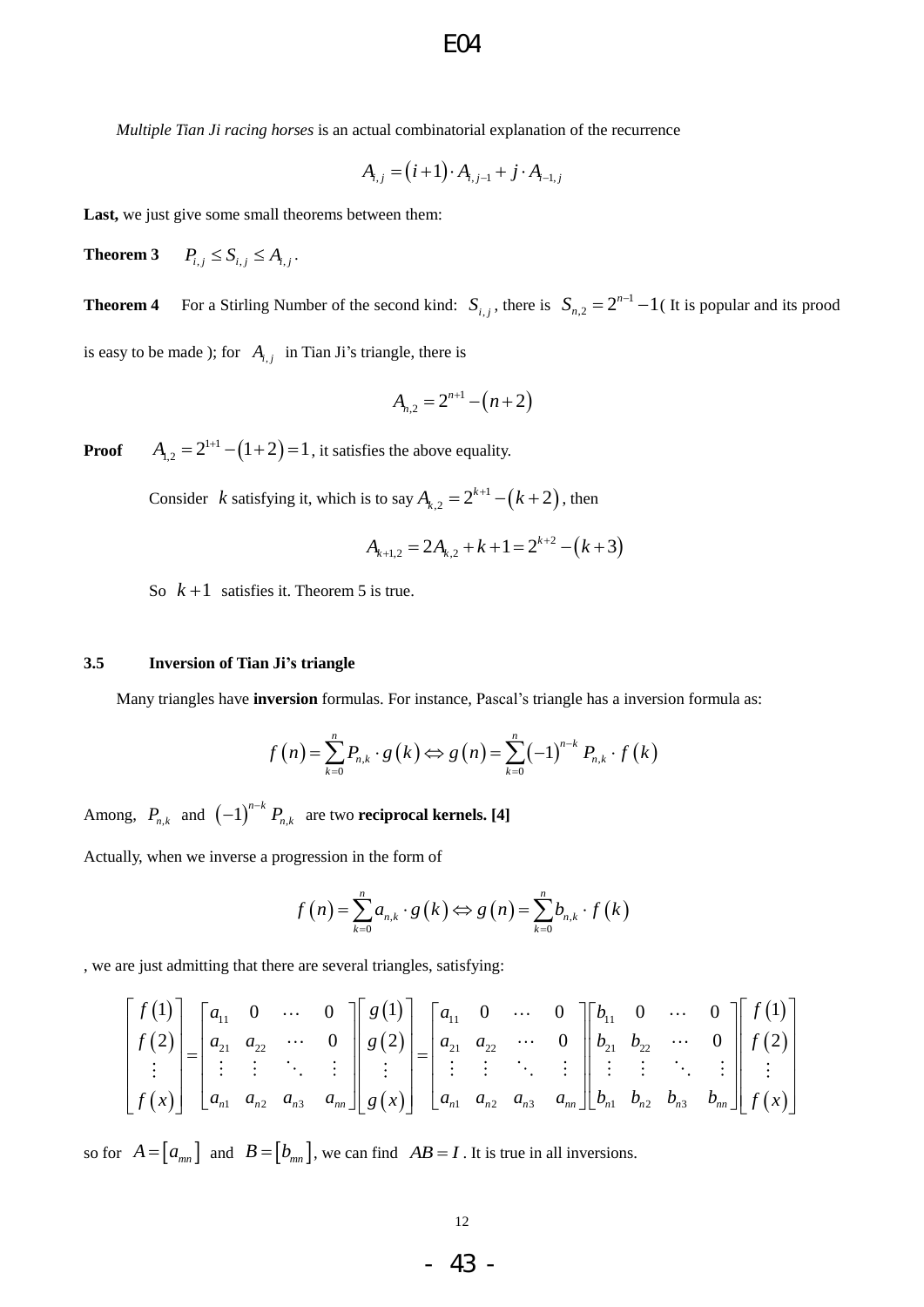And, for Stirling triangle of two kinds, we have (Here, 
$$
s_{n,k}
$$
 is singed, thus have some negative items.)  
\n
$$
f(n) = \sum_{k=0}^{n} s_{n,k} \cdot g(k) \Leftrightarrow g(n) = \sum_{k=0}^{n} S_{n,k} \cdot f(k)
$$

So it is not surprise why we treat  $s_{n,k}$  and  $S_{n,k}$  as 'twins', as well as  $P_{n,k}$  and its signed one.

Then we consider the inversion of Tian Ji's triangle. Since  $AB = I$ , we can easily know that what we are to

do is to find a matrix *B* which satisfies 
$$
AB = I
$$
. (Among, *A* stand for Tian Ji's triangle.)  
\n
$$
\begin{bmatrix}\n1 & 0 & 0 \\
1 & 1 & 0 & 0 \\
1 & 4 & 1 & 0 \\
1 & 11 & 11 & 1 \\
1 & 26 & 66 & 26 & 1\n\end{bmatrix}\n\begin{bmatrix}\nb_{11} & 0 & 0 \\
\vdots & \ddots & 0 & 0 \\
b_{n1} & \cdots & b_{nn}\n\end{bmatrix}\n=\n\begin{bmatrix}\n1 & 0 & 0 \\
0 & 1 & 0 \\
0 & 1 & 1\n\end{bmatrix}\n\begin{bmatrix}\n1 & 0 & 0 \\
1 & 1 & 0 & 0 \\
1 & 1 & 1 & 1 \\
1 & 1 & 1 & 1 \\
1 & 1 & 1 & 1\n\end{bmatrix}\n=\n\begin{bmatrix}\nA_{0,1} & & & & & \\
A_{0,2} & A_{1,1} & 0 & & & \\
A_{0,3} & A_{1,2} & A_{2,1} & & \\
\vdots & \vdots & \vdots & \ddots & \\
A_{0,n} & A_{1,n} & A_{2,n} & \cdots & A_{n,n}\n\end{bmatrix}
$$

So, we can set some equations:

(1) Multiply the first column in matrix A with every row in matrix  $B: \sum b_k$ , 1  $\sum_{k=0}^{n} b_{k} = 0$ *k n k b*  $\sum_{k=1}^{n} b_{k,n} = 0;$ 

(2) Multiply the *n*<sup>th</sup> column in matrix *A* with the *n*<sup>th</sup> row in matrix *B*:  $b_{k,k} = 0 = 1$ ;

(3) Multiply every  $i(i \leq n)$ <sup>th</sup> column in matrix A with the  $n^{th}$  row in matrix B:

$$
\sum_{k=1}^n A_{k-i,i}\cdot b_{k,n}=0
$$

When we try every  $i(i \leq n)$ , we can get n equations, and we also have n unknowns. We can get the twin

triangle of Tian Ji's triangle. We denote the twin triangle of Tian Ji's triangle by 
$$
a_{mn}
$$
. Thus,  

$$
f(n) = \sum_{k=0}^{n} a_{n,k} \cdot g(k) \Leftrightarrow g(n) = \sum_{k=0}^{n} A_{n,k} \cdot f(k)
$$

and below is the **Inversion of Tian Ji's triangle**.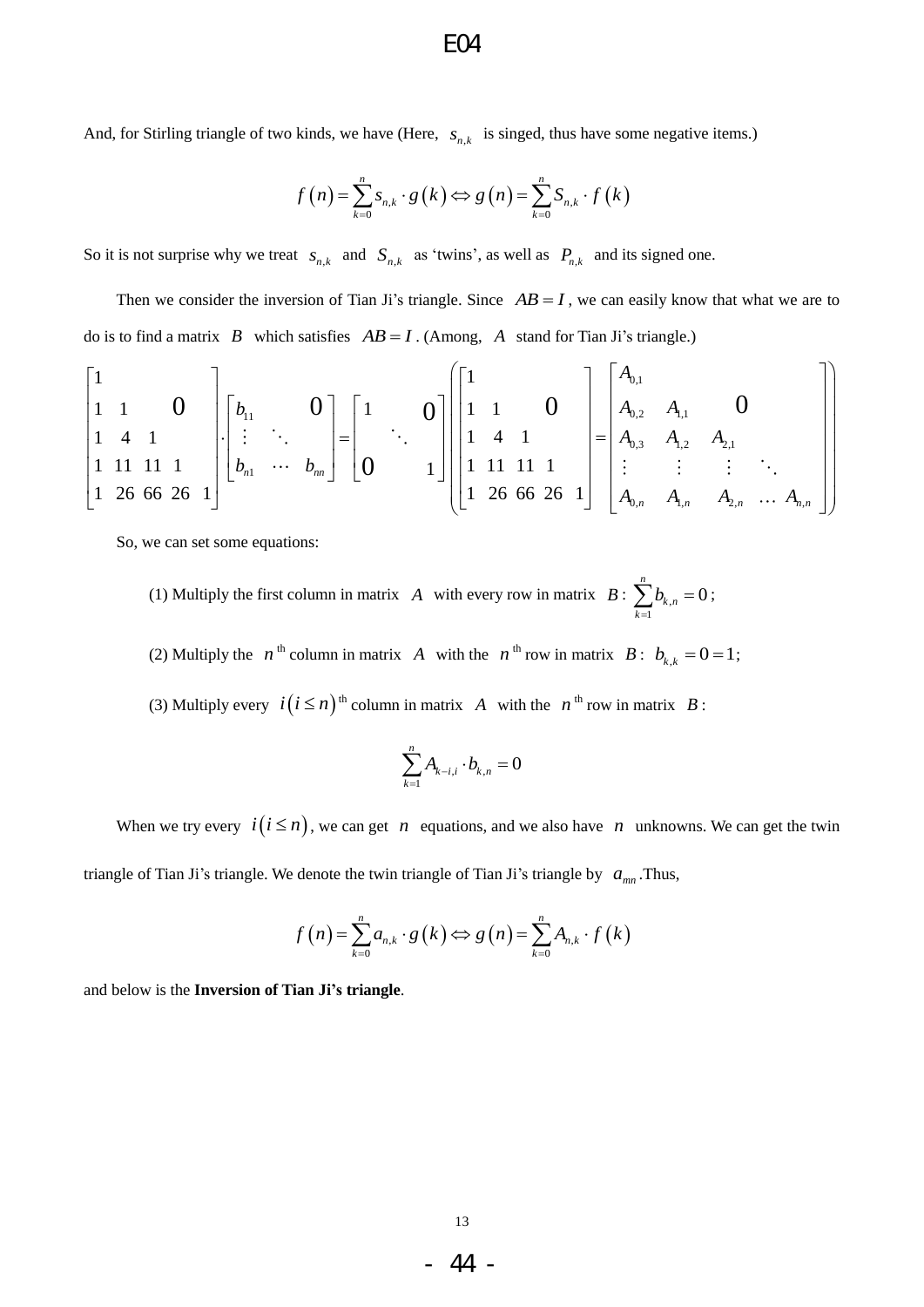E04

1 1 1 3 4 1 23 33 11 1 425 620 220 26 1 30771 44605 15560 1784 57 1 ...... 

#### **Graph8 ( Inversion of Tian Ji's triangle)**

#### **4 Tian Ji's Winning Rate**

#### **4.1 Tian Ji's Winning Rate in odd situations**

We set a table to observe the inverse number of Tian Ji's winning rate  $d(n)$  $(2n+1)$  $\sum_{i+j=2n+1}^{I_{\mathbf{1}}}$  $(2n+1)!$ *i j*  $i > j, i+j=2n$  $d(n) = \frac{(2n)}{n}$ *A*  $> j, i + j = 2n+1$  $\overline{+}$  $=\frac{(-2n+1)!}{\sum A_{i,j}}$ .

| Horses         | 3    | 5    | 7    | 9    | 11    | 13    | 15    | 17    | 19    |
|----------------|------|------|------|------|-------|-------|-------|-------|-------|
| $\overline{d}$ | 6    | 4.44 | 3.84 | 3.51 | 3.30  | 3.13  | 3.04  | 2.95  | 2.92  |
| Horses         | 21   | 23   | 25   | 27   | 29    | 31    | 33    | 35    | 37    |
| $\overline{d}$ | 2.86 | 2.81 | 2.76 | 2.74 | 2.70  | 2.70  | 2.68  | 2.66  | 2.64  |
| Horses         | 39   |      | .    |      | 87    | 89    | 91    | 93    | 95    |
| $\overline{d}$ | 2.62 |      | .    |      | 2.335 | 2.340 | 2.336 | 2.332 | 2.328 |

#### **Graph 9 (Inverse Number of Tian Ji Winning Rate)**

**Statement**

 $(2n+1)$  $\sum_{i+j=2n+1}^{I}$  $(2n+1)!$ *i j*  $i > j, i + j = 2n$  $d(n) = \frac{(2n)}{n}$ *A*  $> j, i + j = 2n + 1$  $\ddot{}$  $=\frac{(2n+1)!}{\sum_{i>j,i+j=2n+1} A_{i,j}}$  is decreasing. (which is to say Tian Ji's winning rate is increasing)<br>ote of  $\sum_{i>j,i+j=2n+1} A_{i,j} + \sum_{i, and every it$ 

**Proof** Take note of  $\sum_{i,j=1}^n A_{i,j} + \sum_{i,j=1}^n A_{i,j} + \sum_{i,j=1}^n A_{i,j} = (2n+1)$  $\sum_{\substack{i+j=2n+1 \ i>j,i+j=2n+1}} A_{i,j} + \sum_{\substack{i < j-1,i+j=2n+1 \ i>j-1}} A_{i,j} + \sum_{\substack{i=j-1=n,i+j=2n+1 \ i>j}} A_{i,j} = (2n+1)!$ , and every item in

$$
\sum_{i>j,i+j=2n+1} A_{i,j}
$$
 corresponds with an item in 
$$
\sum_{i, which is supported by Theorem 1. So
$$

$$
\sum_{i > j, i+j=2n+1} A_{i,j} = \sum_{i < j-1, i+j=2n+1} A_{i,j}
$$

And  $f(n)$  $(2n+1)$  $\lim \frac{A_{n,n+1}}{2}$  $\frac{2n+1}{2}$ ! *n n n*  $f(n) = \lim \frac{A_n}{a_n}$ *n*  $^{+}$  $=\lim_{n\to\infty}$  $\frac{n+1}{(n+1)!}$  is decreasing, so  $d(n)$  is decreasing. Tian Ji's chance is increasing.

**Corollary**  $d(n)$  has a limit.

 $(n)$ 

**Proof** It is because  $d(n)$  is decreasing, and has a lower bound 2, so we can have a definition of the limit.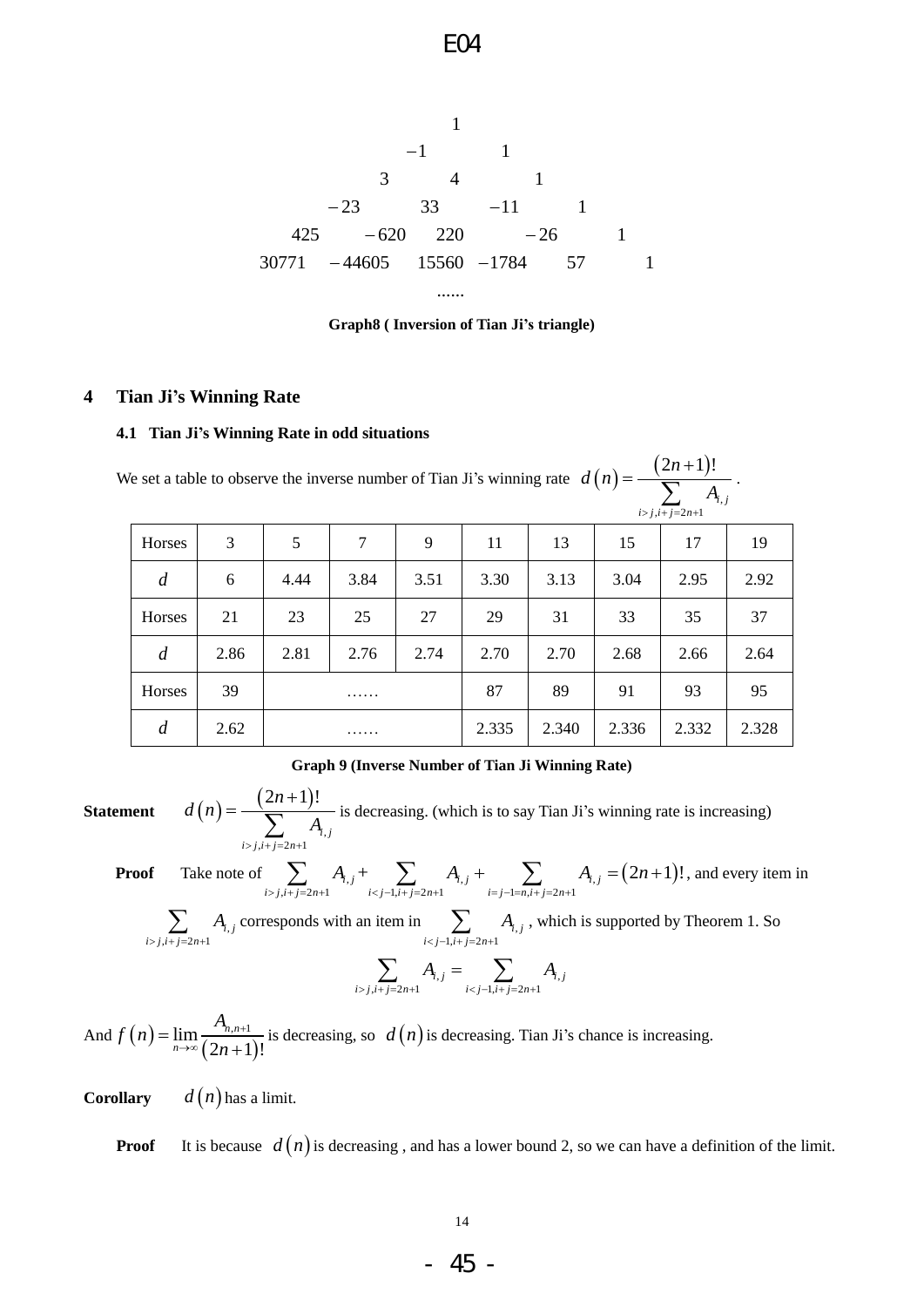**Definition** We define the limit of 
$$
d(n) = \frac{(2n+1)!}{\sum_{i>j,i+j=2n+1} A_{i,j}}
$$
,  $\lim_{n\to\infty} \frac{(2n+1)!}{\sum_{i>j,i+j=2n+1} A_{i,j}}$  as Tian Ji Winning Number.

#### **4.2 Tian Ji Intervals**

In the research above, we just study the Tian Ji winning rate in odd horses situations, and we find that Tian Ji winning rate is increasing. Then I calculate the Tian Ji winning rate in even situations, as there are draw games, I just sum the results Tian Ji exactly win together, and don"t sum draw games in. The data is on the following.

| Horses | ◡      |        |        | ╰      |        | O      |        | 10     | . .   |
|--------|--------|--------|--------|--------|--------|--------|--------|--------|-------|
| Rate   | 0.1667 | 0.0416 | 0.2252 | 0.0805 | 0.2604 | 0.1126 | 0.2850 | 0.1390 | 0.303 |

#### **Table 10 (Tian Ji Winning Rate in all situations)**

So I find that when we calculate the even games, we can find that the property of monotone don"t exist anymore. Maybe because we we haven"t handled the "draw game" well, so it might not be fair to Tian Ji, as it is not fair for Tian Ji to give up all his draw games. So we multiple the numbers of draw games with a number  $h$ , actually it changes when the number of horses changes, so we define it as a function  $h(2n)$ . To keep the winning rate in the property of monotone, we can get an interval for  $h(2n)$  to vary in. We denote the interval (a set) by  $H(2n)$  I give the intervals on the following table.

|       |                                         |                                                                                                                   | 10                                  |                                    |
|-------|-----------------------------------------|-------------------------------------------------------------------------------------------------------------------|-------------------------------------|------------------------------------|
| H(2n) | $\left(\frac{3}{11},\frac{2}{5}\right)$ | $\left[\left(\frac{52}{151}, \frac{3}{7}\right) \left[\left(\frac{5955}{15619}, \frac{4}{9}\right)\right]\right]$ | $\left(0.4046, \frac{5}{11}\right)$ | $\left(0.4193,\frac{6}{12}\right)$ |

#### **Table 11 (Tian Ji Interval)**

Among, Tian Ji"s winning rate is calculated by the equality

$$
p(2n) = \frac{h \cdot A_{n,n} + \left(\frac{2n!}{2} - A_{n,n}\right)}{2n!}
$$

It can be easily proved that both sides of the interval are increasing, as we can prove that  $\frac{A_{n}}{2}$  $2n!$  $A_{n,n}$ *n* is decreasing

as we prove  $(2n+1)$  $,n+1$  $(2n+1)!$  $A$ <sub>*n,n*</sub> *n*  $^{+}$  $\frac{n^{n+1}}{n+1}$  is decreasing. So we can get some property of the interval and the inexistence of the

desired number  $h$  satisfying all the  $n$  varying from  $3$  to infinitely large.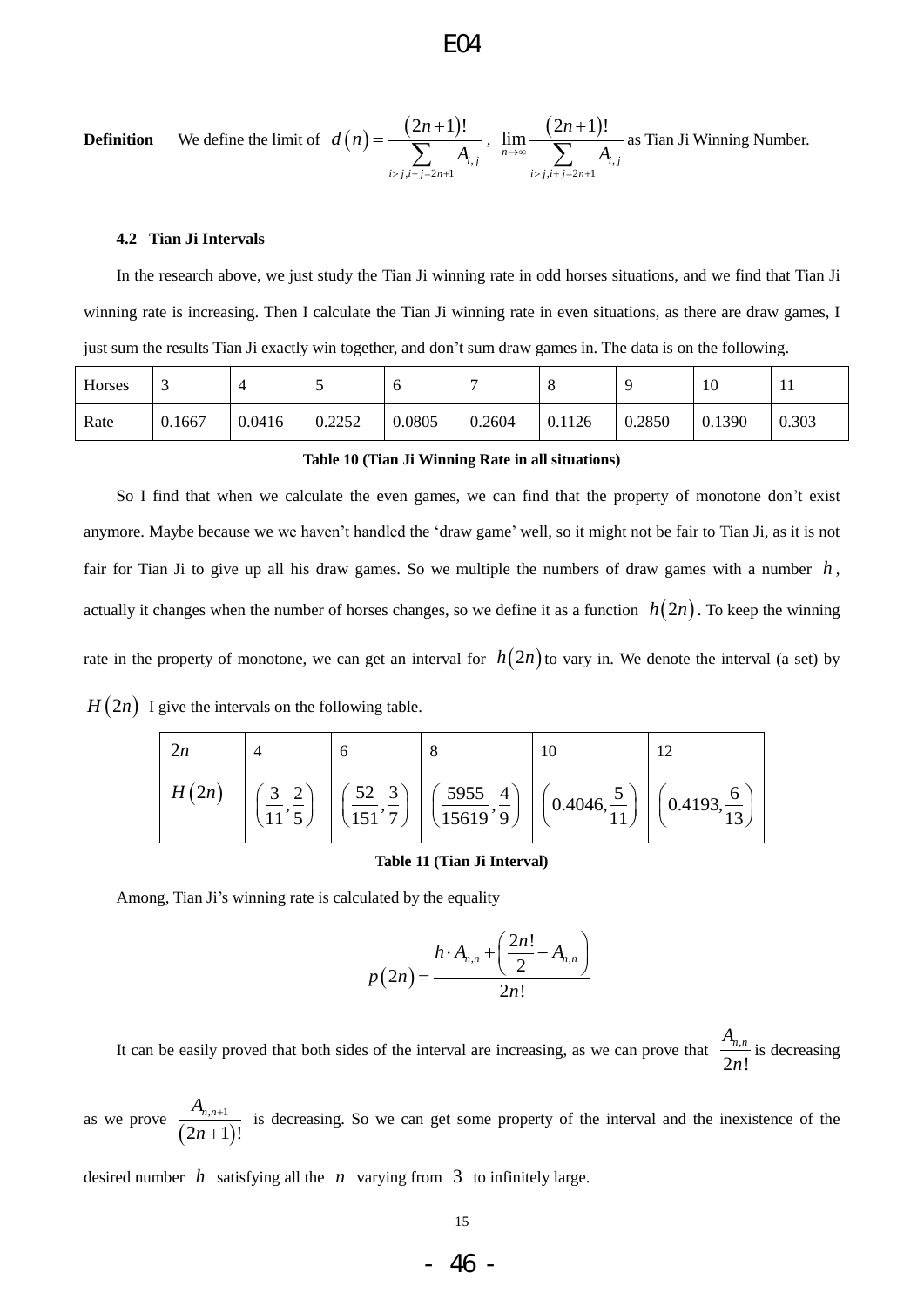**Theorem 5** As  $0.4193 > \frac{2}{5}$ 5  $> \frac{2}{5}$ , so there isn't a number *h*, making<br> $h \cdot A_{n,n} + \left(\frac{2n!}{2}\right)$ 

$$
p(2n-1) = \frac{1}{d(n-1)} < \frac{h \cdot A_{n,n} + \left(\frac{2n!}{2} - A_{n,n}\right)}{2n!} < \frac{1}{d(n)} = p(2n+1)
$$

satisfies all the  $n \in N$ . It is to say the sum aggregate of those intervals  $H(i)$  is an empty set.

**Theorem 6** We can also find that there is a coincidence that all the right side of the intervals  $H(i)$  can be

represented by the form of  $2n + 1$ *n*  $\frac{n}{n+1}$ .

**Proof** The right side of the interval 
$$
H(2n)
$$
, which can be denoted by  $h$ , satisfies:  
\n
$$
\frac{h \cdot A_{n,n} + \left(\frac{2n!}{2} - A_{n,n}\right)}{2n!} = p(2n+1) = \frac{(2n+1)! - A_{n,n+1}}{(2n+1)!}
$$

$$
2n!
$$
  
\n
$$
\Leftrightarrow (2n+1)(2h \cdot A_{n,n} + 2n! - 2A_{n,n}) = (2n+1)! - A_{n,n+1}
$$
  
\n
$$
\Rightarrow (2-2h)A_{n,n} = A_{n,n+1}
$$
  
\n
$$
\Rightarrow h = \frac{n}{2n+1}.
$$

#### **5 The philosophy significance of Tian Ji's chance of winning**

We increase the  $2n+1$ , just to increase the distance between two team, as every horse you add to Tian Ji's team is less faster than that of the King"s. So when I first did the research, I guessed that Tian Ji"s chance was decreasing until an unbelievable limit, which is very low. However, after I have known that it is actually increasing, I must think about it. Why would it be so?

Actually under many branches of philosophy, there is a concept of **contradiction[3]**, which stands for *the unity of opposites.* We just watch Tian Ji's winning and the King's winning as opposites, then what is the result? Contradiction tells us that conflicting unites the opposites from departing them. Maths also tells that Tian Ji"s chance of winning is increasing while the King"s is decreasing. Conflicting also unites them from departing them.

Then what is the eventual consequence of the unity? It is a **new balance[3]**, just like Ying and Yang(the two extremes in ancient Chinese culture)will reach a 'medium state', which is to say Tian Ji's chance of winning will

$$
-47 -
$$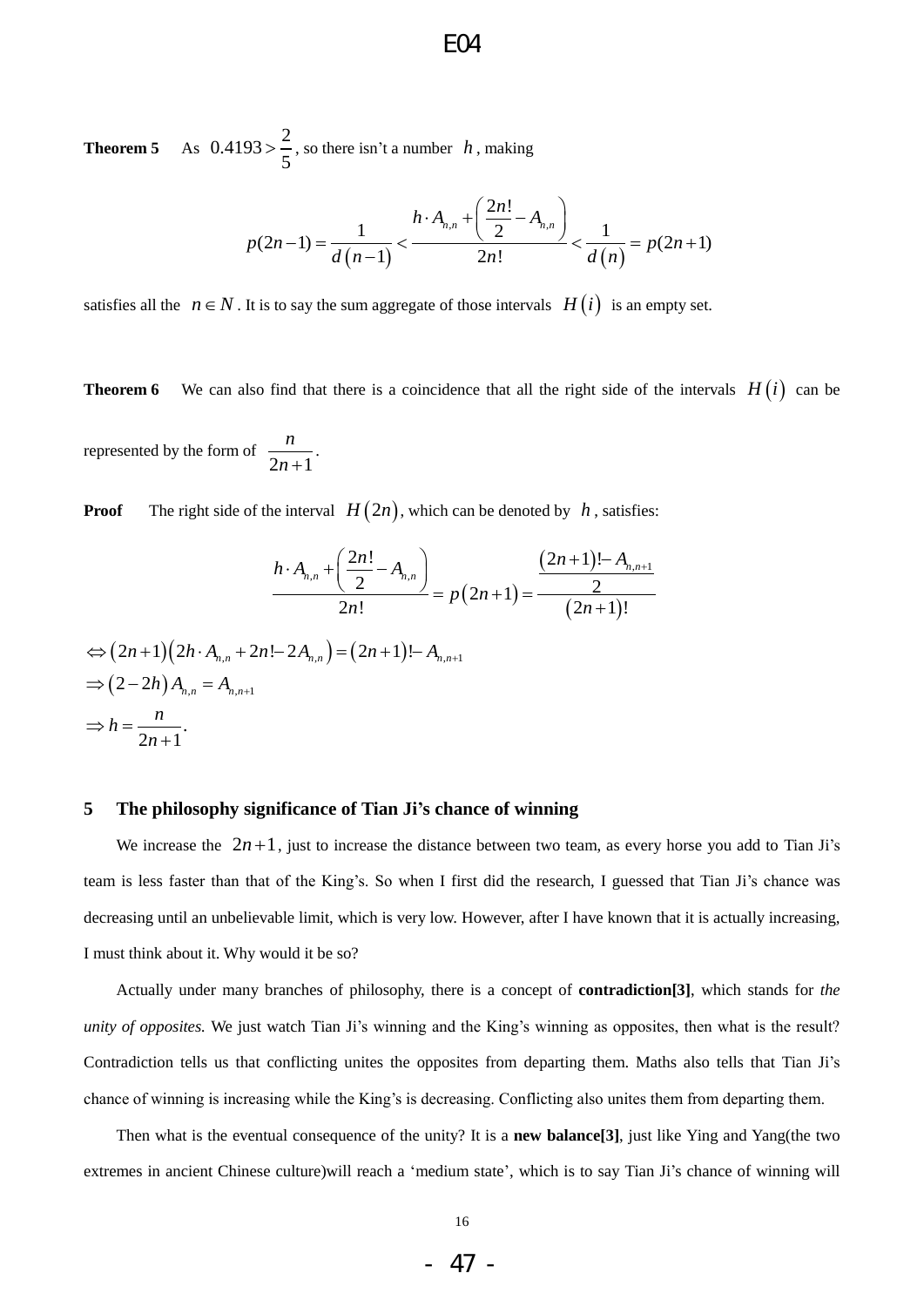reach a peculiar value when the number of horses is approaching infinitely large. Maths also tells us that there is a limit.

The coincidence between Tian Ji and the King, as well as the connections between philosophy and Maths, needs more exploration.

#### **6 Generating Function with double arguments**

For the recurrence of progression  $\{A_{i,j}\}\$ 

$$
\begin{aligned} \left\{ A_{i,j} \right\} \\ A_{i,j} &= (i+1) \cdot A_{i,j-1} + j \cdot A_{i-1,j} \end{aligned} \tag{**}
$$

If we suppose the generating function of double index progression  $\{A_{i,j}\}\$ is  $f(x, y) = \sum A_{i,j}$  $\sum_{j=0}$  $(x, y) = \sum_{i=1}^{\infty} A_{i,i} \cdot x^{i} y^{j}$ *i j*  $\sum_{i,j}$  $f(x, y) = \sum_{i=1}^{\infty} A_{i, j} \cdot x^{i} y$  $=\sum_{i,j=0}^{\infty} A_{i,j} \cdot x^i y^j$ .

Then we can get a result in the form of functional equation:

**Theorem 6** 
$$
f(x, y) = \sum_{i,j=0}^{\infty} A_{i,j} \cdot x^i y^j
$$
 satisfies  

$$
\frac{\partial}{\partial x} (f(x, y) \cdot x \cdot y) + \left[ \frac{\partial}{\partial y} (f(x, y) \cdot x) \right] \cdot y + x^2 y + 4xy^2 + y^3 = f(x, y)
$$

**Corollary** 

$$
x \cdot y \cdot f_x(x, y) + x \cdot f_y(x, y) + x^2 y + 4xy^2 + y^3 = (1 - y) \cdot f(x, y)
$$

**Explanation** As it is a Generating Function with double arguments which has something to do with derivative, and it is rarely discovered in references of Combinatory Theory, or references of Functions, I just work out the final result in the above, and find it hard to move any further.

### **7 Tian Ji Distribution**

#### **7.1 The Graph of Tian Ji Distribution**

In the proof of Theorem 2, the relation of  $A_{n-1,n}$  and  $A_{n,n-1}$  is the key to success, and it relates to the data in the whole row. So we just take out an odd row, and observe it.

We consider the situation of  $15$ , and observe the  $15$  th row:

|              | 32752 | 13824089     | 848090912    | 15041229521 | 102776998928             | 311387598411 |  |
|--------------|-------|--------------|--------------|-------------|--------------------------|--------------|--|
| 447538817472 |       | 311387598411 | 102776998928 | 15041229521 | 848090912 13824089 32752 |              |  |

17

- 48 -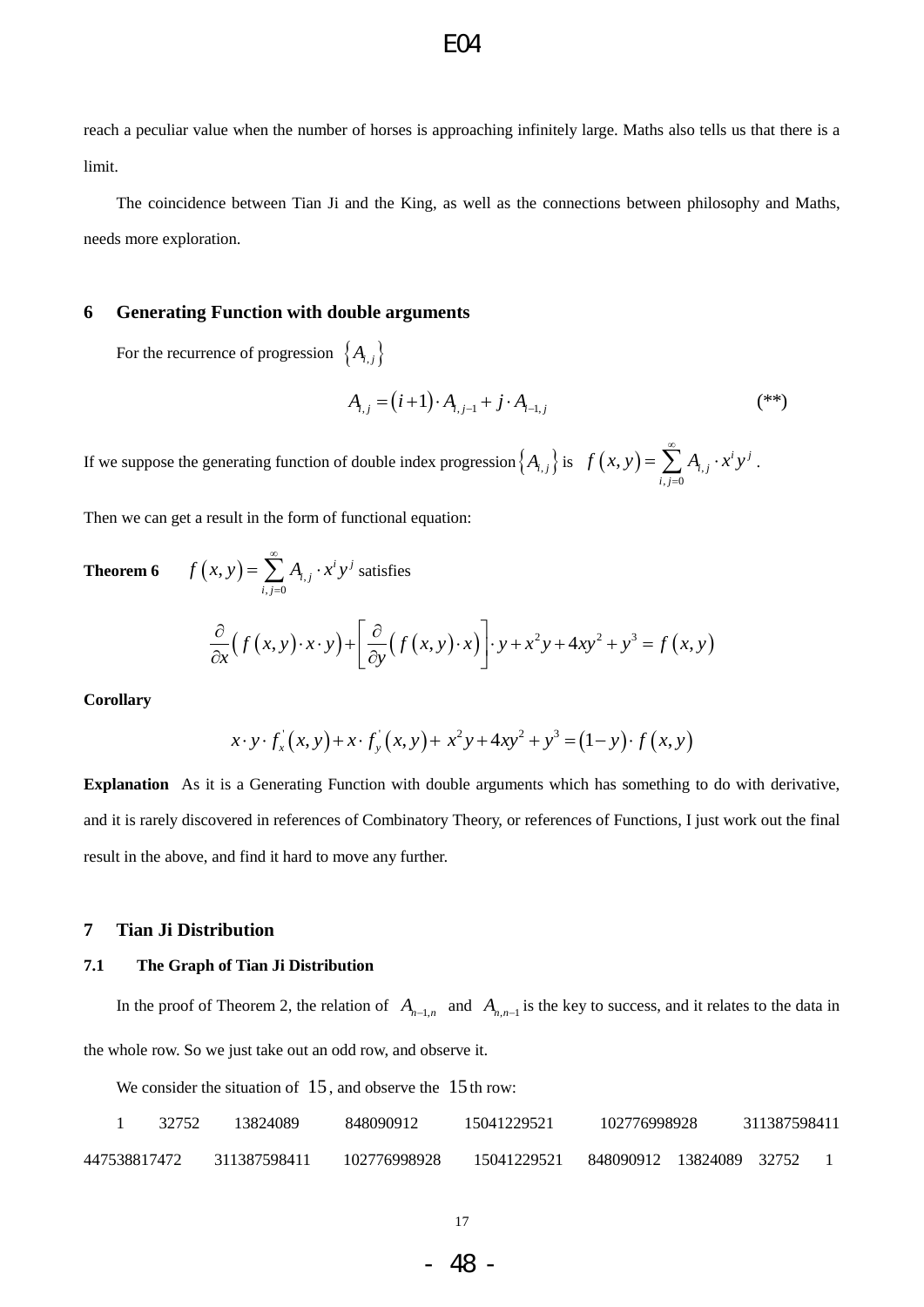Then we set the probability of every result  $\int_0^1 \frac{f(x)}{x^2}$ !  $A_{i, n-i}$ *n*  $\left(A_{i,n-i}\right)$  $\left(\frac{-\gamma_{n}n-1}{n!}\right)$  in a row. (correct to several former digits)

E04

8 5 4 4 5 8 1 ,2.504 10 ,1.057 10 ,6.485 10 ,0.0115,0.0786,0.2381, 15! 1 0.3422,0.2381,0.0786,0.0115,6.485 10 ,1.057 10 ,2.504 10 , 15! 

### **Definition** We call the distribution like this as **Tian Ji Distribution**.

We set a graph of Tian Ji Distribution in 15 horses:



**Graph 12 (Graph of Tian Ji Distribution in 15 Horses)**

#### **7.2 Baffle model of Tian Ji Distribution**

For the Binomial Distribution of Pascal triangle, we can find the baffle model like this: In the baffle model, the ball is put above, after it meets a small stick, it turns to two sides of equal probability. After it rolls into a row, it will get a distribution of probability, and it is called **Binomial Distribution**. If we multiply the distribution data with  $2^{k}$  ( $k$  is the number of row), it comes the data of Pascal triangle.



**Graph 13 ( Baffle model of Tian Ji Distribution )**

- 49 -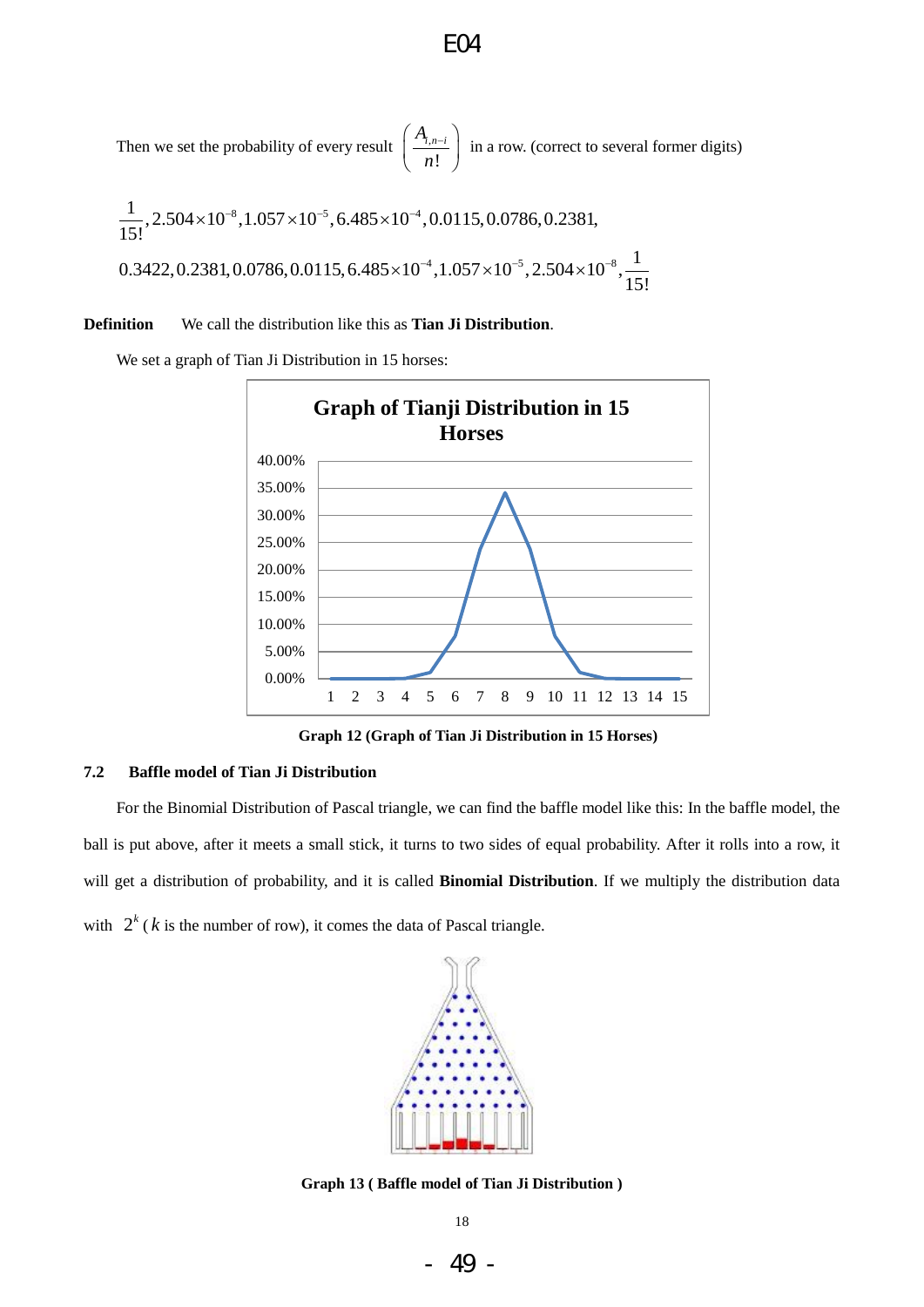To Tian Ji Distribution, we also have the similar baffle model. When a ball meets a small stick, it will not simply turns to two sides of equal probability, but have different probability: To the stick below the  $A_{i,j}$ , it has a

probability of  $\frac{i+1}{i}$ 1 *i*  $i + j$  $^{+}$  $+i+$ to turn left, a probability of 1 *j*  $+i+j$ to turn right. Similarly, if we multiply the

distribution data with  $n!$ , it comes the data of Tian Ji's triangle.